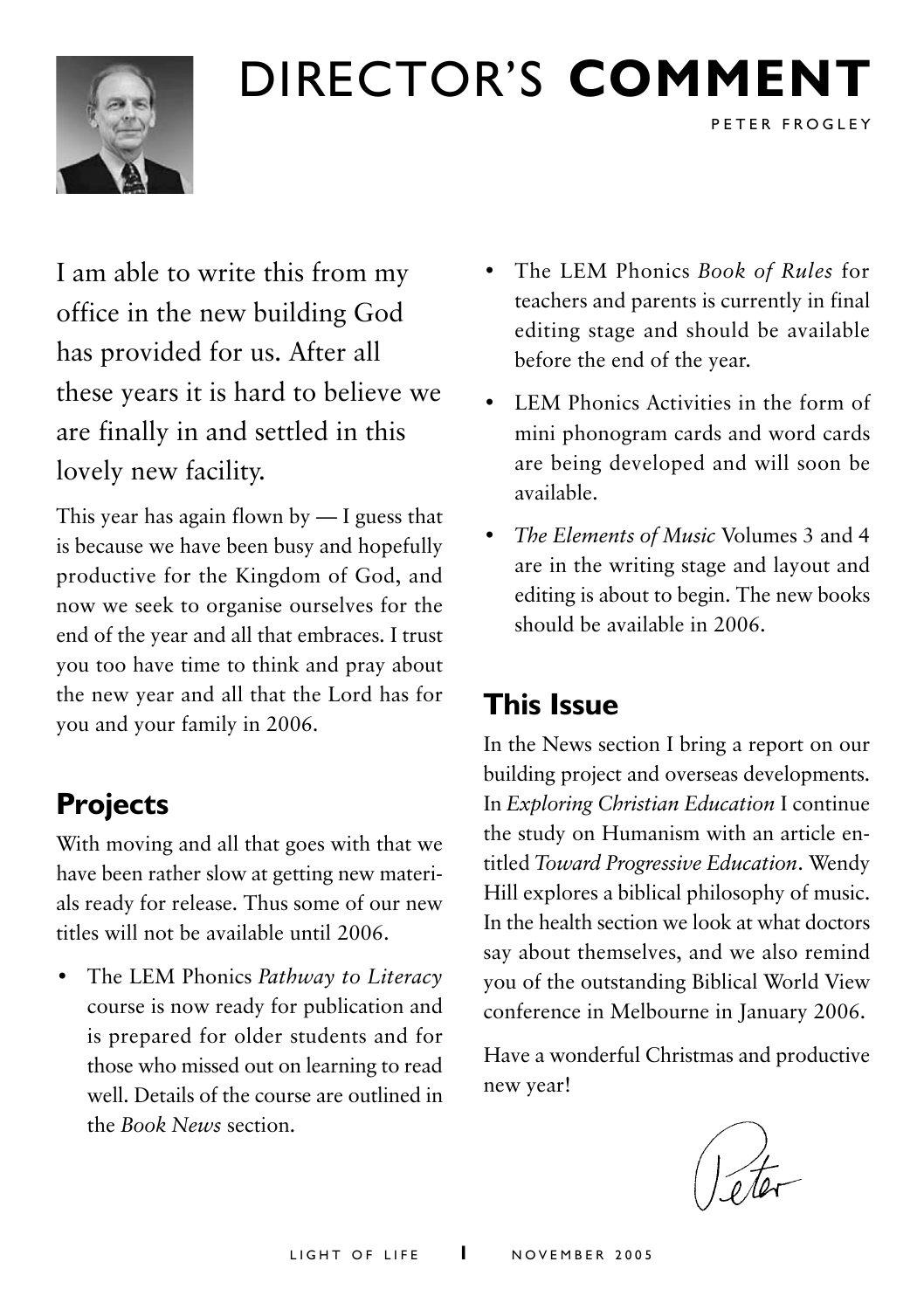

# news **update**

### **CHESS 2006**

Most arrangements have already been made for CHESS Seminars in 2006. These details as far as we can advise at this time are found at the rear of this magazine.

If you are interested in hosting a CHESS in your area in 2006 please contact the LEM office.

### **LEM Building Project**

It is wonderful to be able to report that we have moved into our new building at 200 Florey Drive, Charnwood as of 6 September. We praise God for His faithfulness to us in being able to achieve this goal.

The building came in a little under budget but the offsite works have blown out quite a bit. As such we are looking to the ACT GovernIf you would still like to assist we would welcome further tax deductible gifts to help reduce our indebtedness.

### **Papua New Guinea**

The work in Christian education in PNG continues to grow in size and influence. There are several initiatives in different parts of the nation that are beginning to bear good fruit. However, we are still held up through lack of finance in this nation where corruption is endemic. It will take time for God's people to work and pray through this barrier.

At the same time other nations are investing in PNG and often are 'raping the resources' to little advantage to the local population. It would seem that one of the great needs is

ment to extend their rent free period on the land. Our borrowings should be well under \$100,000 which is quite manageable, and we understand there is a possibility of reimbursement for some offsite costs. We continue to believe God that we will soon be debt free.



LEM's new facility— up and running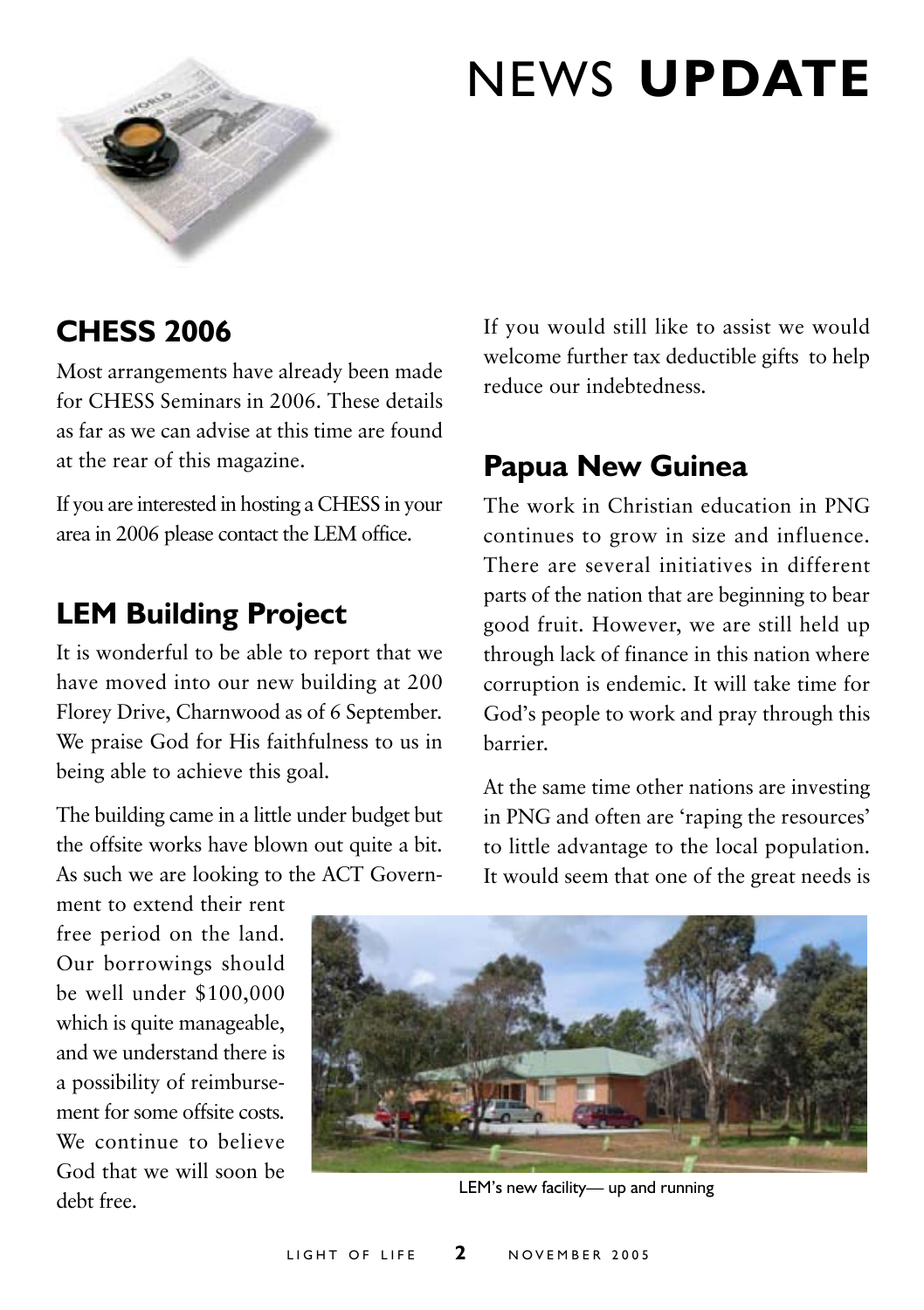for Christian business people and entrepreneurs to invest in businesses that will make a difference to the nation. There are many opportunities for Christians not only to make money but more importantly to be able to sow to the future of the nation. If you are interested or know someone who is looking for investment opportunities please contact the LEM office on (02) 6259 3944.

PNG is a nation in great need but also a nation that could be changed quite quickly by a small group of people with a servant heart and a biblical world view.

### **China, India, etc.**

In November Peter Frogley will be visiting the Teachers College in Ruicheng, China, and making a quick visit to the LEM Phonics office in Beijing. He hopes to have some good news to share after that visit.

From China he will go to India to develop growing interest there in LEM Phonics and Christian education. We are looking for a 'beach-head' to establish the work of LEM in Christian education in India. Evelyn Garrard will also be returning to India to promote teacher training in LEM Phonics. We are trusting that after this visit plans can be firmed up to introduce LEM Phonics, firstly to the orphanage school in Rajahmundry and from there out to other schools.

Then — on to Kenya to a Pastors conference at Bungoma. There may be opportunity to introduce concepts of Christian education there, but it is not the focus of the visit. Peter returns on 17 December.

#### **Peru**

Bob Relyea has requested that we run Christian education conferences next year in early February, which will mean being away from home at the busy time of the year. Plans are being made at present for conferences in the capital, Lima, the northern town of Trujillo and the south in Arequipa. There is also interest in an LEM Phonics seminar to follow on from a couple of lectures I gave in 2004.

Bob recently advised that there are now 200 teachers taking the LEM Diploma course in Peru, which is great news for the future of Christian education in that nation.

#### **www.lem.com.au**

Have you got broadband internet yet? Many service providers are now offering broadband (which downloads 5–10 times faster than regular dial-up internet) at very competitive prices.

Whilst new technology can be daunting, it's worth doing some research on what will be useful for you and your family. The advantages of the internet are enormous, particularly for homeschoolers — and it's not just the ability to search for homework information on *Britannica Online*, either. The opportunities for online training, shopping and communicating just keep getting bigger and faster.

So don't forget to keep visiting our website for all our current promotions, up-to-date catalogues, resources and online ordering. If you have any questions, suggestions or comment about anything to do with the internet please email **john@lem.com.au**.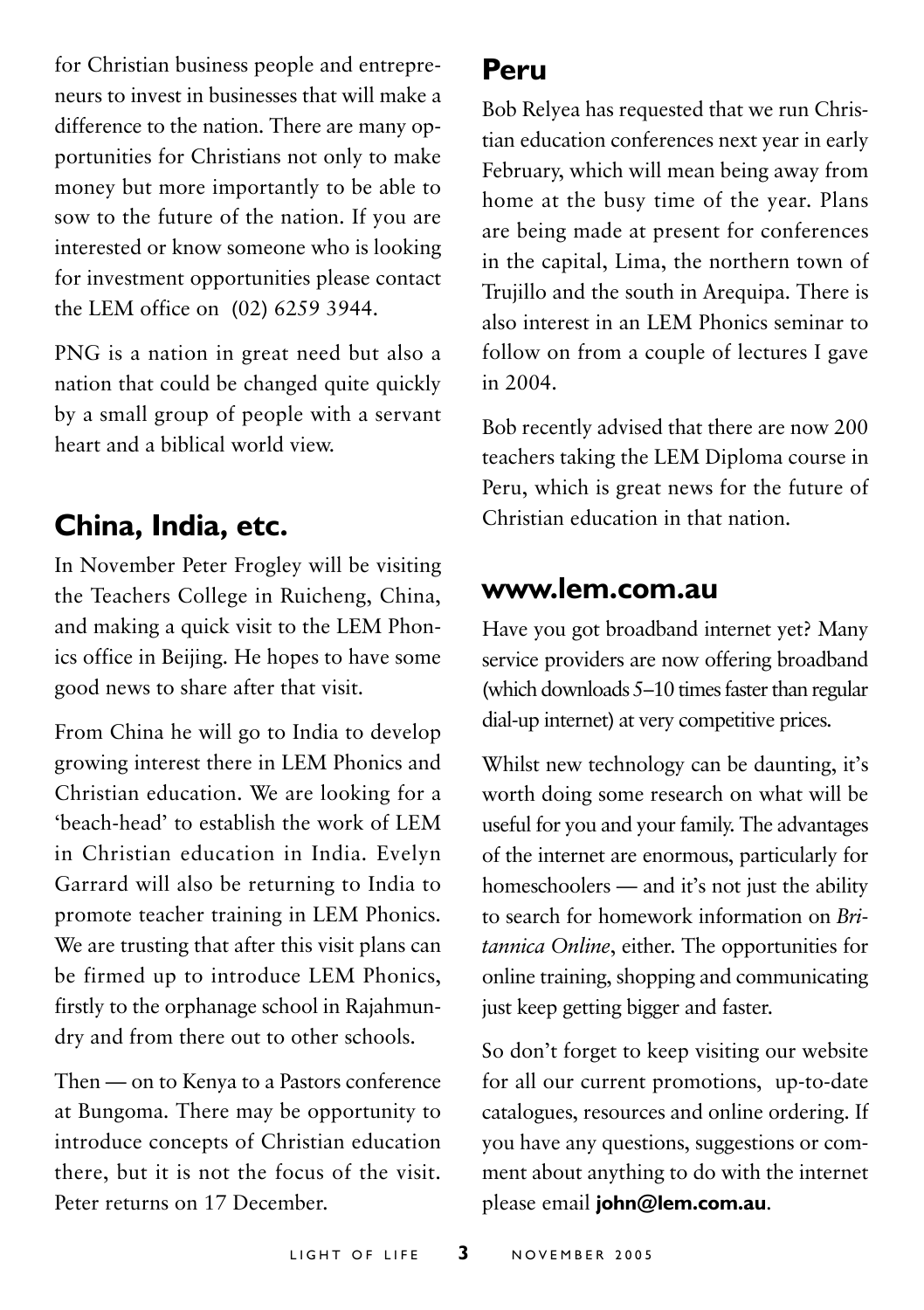

# exploring **christian education**

P E T E R F R O G L E Y



#### **57 Toward Progressive Education**

We have seen the political development of State education and we now explore some of the philosophical ramifications.

For the state to control education it was necessary for the surrender of parental rights and freedoms. To sell this ungodly concept of the greater rights of community or State was promoted. Families and the Christian community, weakened as they had been during the nineteenth century, were willing to accept this dangerous position. Today there are tragically few Christians who are able to identify any danger with state control of their children's education.

State education of the nineteenth century was based in Hegelianism, the same philosophy on which the Prussian system was based. This philosophy was the work of Georg Friedrich Hegel (1770–1831) who denied that God is a personality or entity apart from the universe He created. To Hegel, the Christian view of the Trinitarian God was mythology. He believed that God is everything that exists, all inclusive, and that everything in the universe is a part of God. In this system you are a god—and so are the rocks. To that extent Hegel's system is a variant of Pantheism (belief in many gods).

Hegel said that the universe is nothing more than God's mind, spirit, or energy, in the process of achieving its own perfection or self-realisation. The Hegelian process became known as the *dialectic*. This is an evolutionary process in which the present state of things, with all its inner contradictions is known as the *thesis* which is then challenged by an *antithesis* which then, after a prolonged struggle, emerges as a successful thesis. One arm of Marxism was founded in Hegelian thought.

#### **Progressive Education**

Compulsory education, which became law throughout the Western world between 1850 and the turn of the century, was conceived and designed to be controlled by the State.

It is history that the godless secularists won the day and compulsory, free, secular, public education came to be law. But what was believed to be one of the greatest blessings for man quickly showed a steady deterioration in educational standards.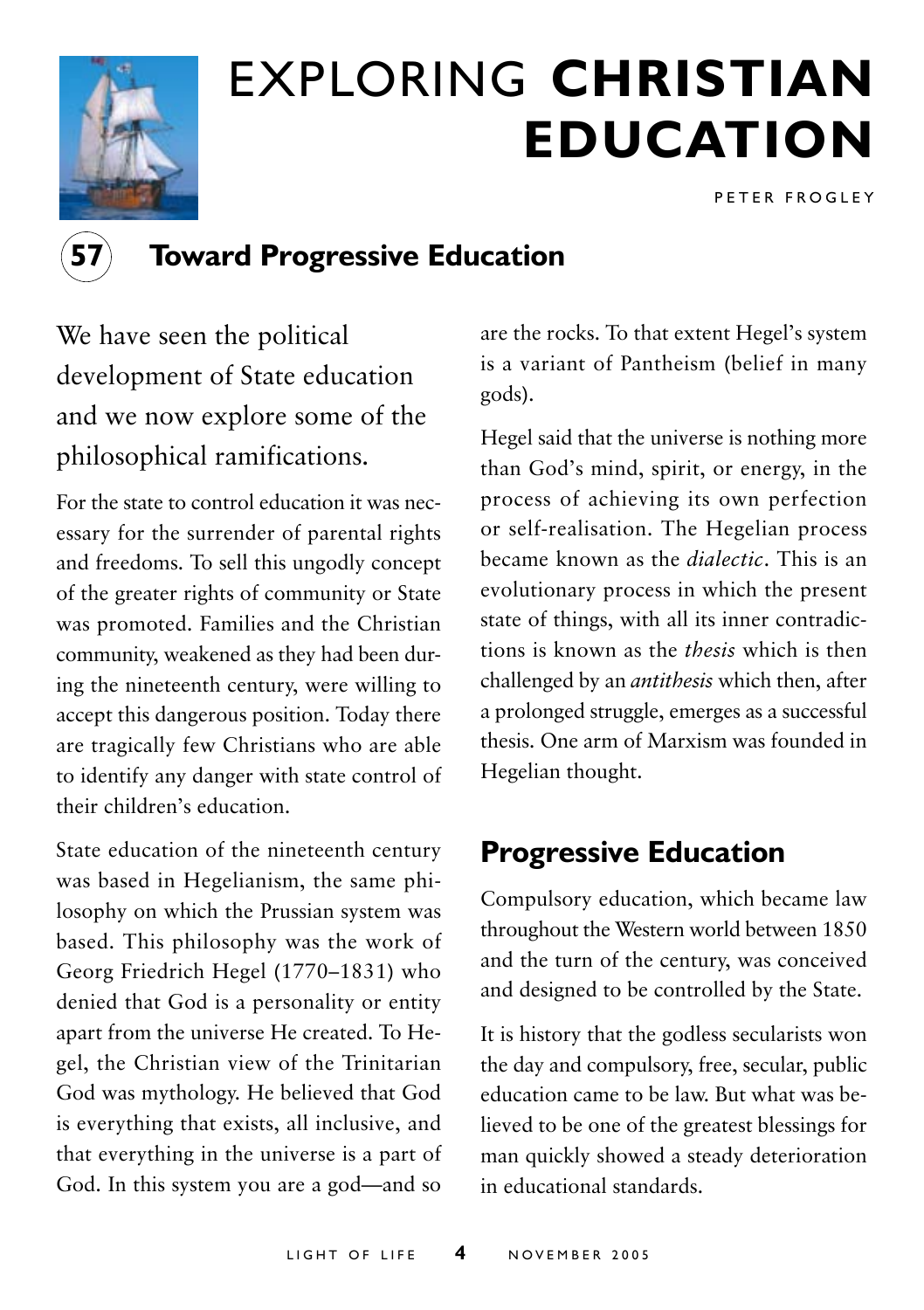### **Process Philosophy**

With the introduction of compulsory state education toward the end of the twentieth century, Rationalism (the philosophy of the day) had progressed to its logical conclusion in *Process Philosophy*. Rationalism had taught that man, by taking thought, could work out all he needed to know without any help from God. Process Philosophy took the further step to proclaim that God was irrelevant—man was now determining his own destiny. On that basis then, history and the future had become irrelevant because life was simply a process, a chain of events, without plan or purpose. Man must now be of material origin and nature.

Without God there can be no plan or purpose to anything! If we really believe this it follows logically that history and the future have become irrelevant because all events are accidents—there is no prime mover and no ultimate cause to anything.

Once men reject God there is no foundation for anything, and with that there can be no truth, sense or reason to the past or the future. Life becomes a series of random events—a cosmic, ongoing accident.

### **John Dewey**

One significant devotee of Process Philosophy was the renowned American educator, John Dewey, who has been called by many the 'Father of Modern Education' and the originator of progressive education. Every school teacher will have studied the work and thinking of Dewey and many have built their educational philosophy on his teaching.

Most of us have heard of progressive education, but few understand why it is so-called, what it is and what its goals are for your children. Most would think that it has something to do with going forward; being modern and relevant. Not so! Dewey, believing life was but a process and a random chain of events, set about devising an educational methodology that was compatible with his Process Philosophy. His goal was to provide a system of education that would enable children to progress in a world that was an accident, to train them to be comfortable and happy being an accident, and to enjoy being a part of the larger accident.

The result—Progressive Education!

Some of Dewey's comments are helpful in beginning to grasp his intent:

The school's ultimate social ideal was the transformation of society through a new, socially-minded individualism.

Education should be cast in the mold of experience for experience's sake, rather than experience for the sake of achievement.

Dewey insisted that the traditional school encouraged competitive individualism and had to be transformed to encourage social contact. Dewey planned a reformation of society toward collectivism and humanism.

#### Dewey believed that

…the teacher is engaged, not simply in the training of individuals, but in the formation of the proper social life.

…every teacher should realise the dignity of his calling; that he is a social servant set apart for the maintenance of proper social order and the securing of the right social growth.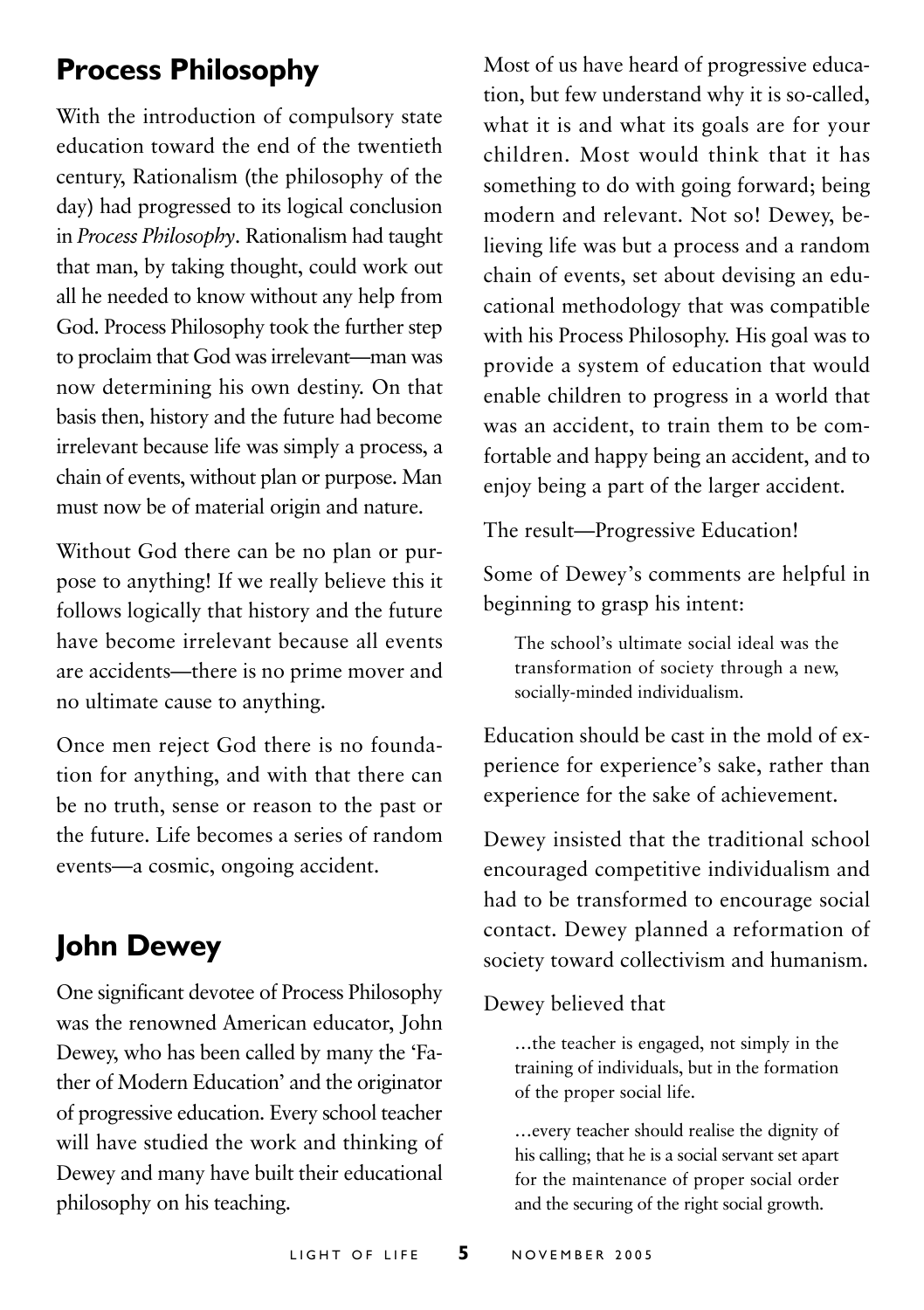…in this way the teacher always is the prophet of the true god and the usher in of the true kingdom of god.

*from Dewey, 'My Pedagogic Creed', The Progressive Education Association, p. 6, 15, 17.*

#### Dewey was actively opposed to the Christian faith. Writing in *A Common Faith*, he says:

There is no God, and there is no soul. Hence, there are no needs for the props of traditional religion. With dogma and creed excluded then immutable truth is also dead and buried. There is no room for fixed, natural law or permanent moral absolutes.

Christianity by separating the 'saved from the lost' is committed to 'spiritual aristocracy' and is thus an alien creed. I cannot understand how any realisation of the democratic ideal as a vital, moral and spiritual ideal in human affairs is possible without the surrender of the conception of the basic division to which supernatural Christianity is committed.

Later in the book Dewey further exposes his contempt for Christianity.

Since the situation changes from age to age, religion should also change...Therefore these real values should be divorced from creeds and cults for these values are not bound up with any item of intellectual assent such as the existence of God. The details of religion must be sought through the only gateway to knowledge that there is, viz., science. Scientific knowledge may be constantly changing but there is no other source of knowledge. Or, more accurately, science is not a body of fixed knowledge: it is a method. This does not rule out God, for God may be defined as the unity of all ideals that arouse desire and action. Any other conception of God, transcendental or supernatural, is merely an appeal to force, for all that supernatural existence can add to the reality of ideals is the power to punish and reward. There is also the added difficulty of the problem of evil.

Lawrence Cremin writes:

Dewey sought to apply the doctrines of experience and experiment to everyday life and hence to education…seeking via this model institution to pave the way for the schools of the future. There he had put into actual practise three of the revolutionary beliefs he had culled from the new psychology. To put the child in possession of his fullest talents:

- 1. Education should be active rather than passive; children should be doing not listening.
- 2. To prepare the child for a democratic society the school should be social rather than individualistic; giving rise to group activity.
- 3. To enable the child to think creatively, experimentation rather than imitation should be encouraged.

A visit to any school today will evidence the influence of Dewey. Learning has become a doing thing rather than listening, when what children should be doing is listening in order to do. Children work in groups, developing their value system through submission to the group rather than submission to Christ and in relationship with Him. Learning by rote is actively discouraged whilst being creative is encouraged—although it is difficult to know how one can be creative if one knows nothing! Whilst all that Dewey proclaimed is not necessarily wrong, it moved the balance for education to a position which is not biblical, particularly in terms of making disciples of Christ.

Education became an exercise in 'living and doing'. To Dewey, knowledge equalled experience and therefore required constant experimentation, because there were no self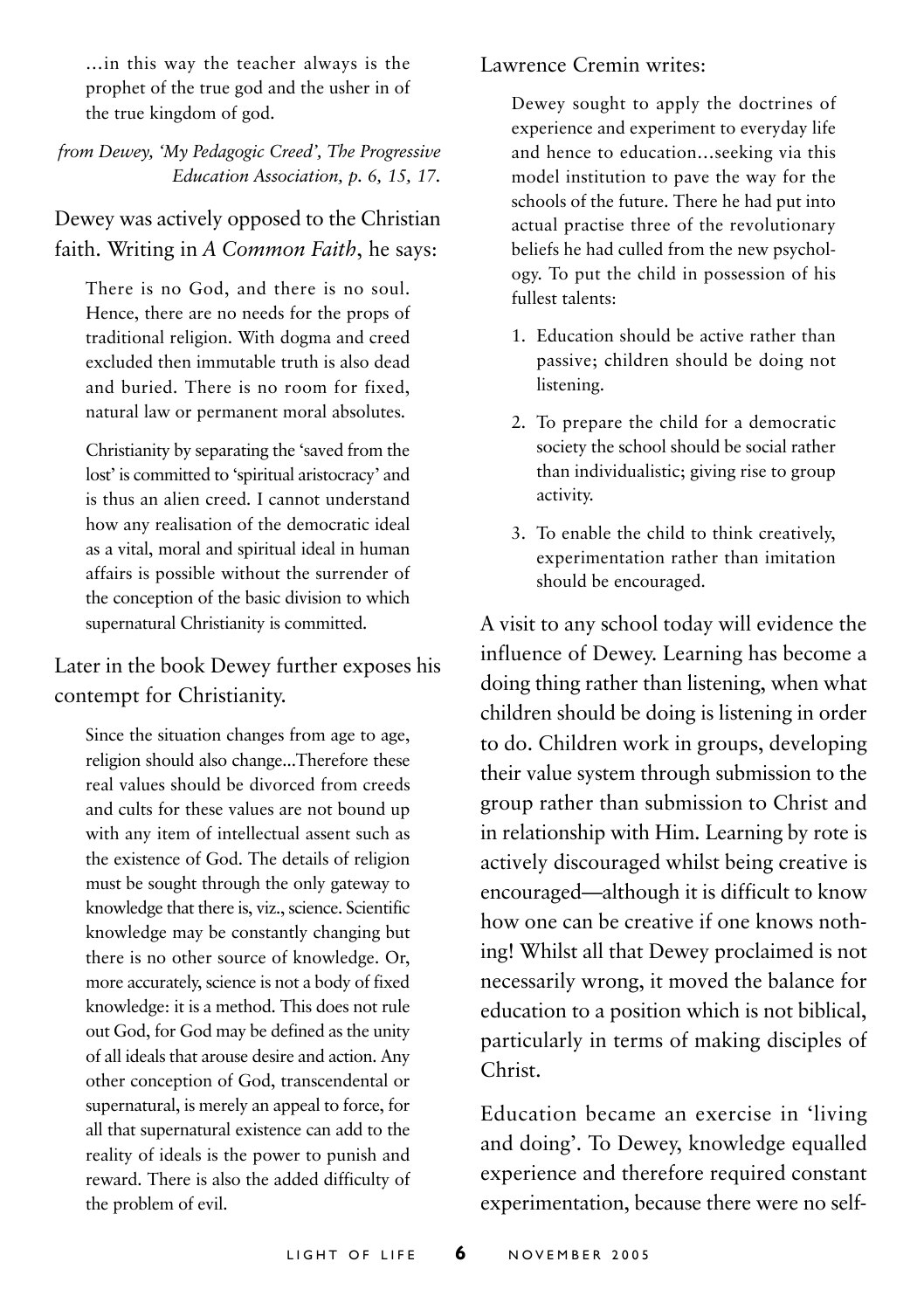evident truths, no universals and no absolutes of any kind. Anything that satisfies a want is good; otherwise good has no meaning. Life is a stream of sensations to which the child must be taught to respond successfully.

It can be seen then why subjects such as History, Geography, Maths, Reading, etc., will have little relevance in Dewey's method of progressive education and why these core disciplines have been neglected in our education systems today.

Dewey confirmed this in *My Pedagogic Creed*:

I believe, therefore, that the true centre of correlation of the school subjects is not Science, nor Literature, nor History, nor Geography, but the child's social activities. I believe, therefore, in the so-called expressive or constructive activities as the centre of correlation. I believe that this gives the standard for the place of Cooking, Sewing, Manual Training, etc., in the school.

#### **Aim, Content and Method**

There are three basic components in education; aim, content and method, which Dewey set about to change.

- The **aim** of education was changed from the traditional Christian, with an emphasis on truth and personal responsibility, to the collectivisation of society where the individual found his credibility in the group (or society).
- The **content** was changed by writing new text books or the revising of existing books to present the collectivist aim.

# There is **no God**, and there is **no soul**.

 $|$  OHN DEWEY

• The **method** was changed to an emphasis on life adjustment, through learning by doing—the discovery method, placing the emphasis on the child.

The progressive educators, having rejected God, shared a number of basic beliefs upon which they built a new foundation for an education to produce a new civilisation:

- An absolute faith in science and the theory of evolution.
- A belief that children could be taught as one would train an animal in accordance with the principles of Behavioural Psychology.
- A strong belief that there was no place for religion in education.
- The traditional values of the Christian faith were seen as obstacles to social progress which had to be removed.

### **Dewey's Disciples**

Three of Dewey's major disciples, Harold Rugg, George Counts, and William Kilpatrick carried on the work of removing the influence of the Bible from education through their work at the Teachers' College in New York.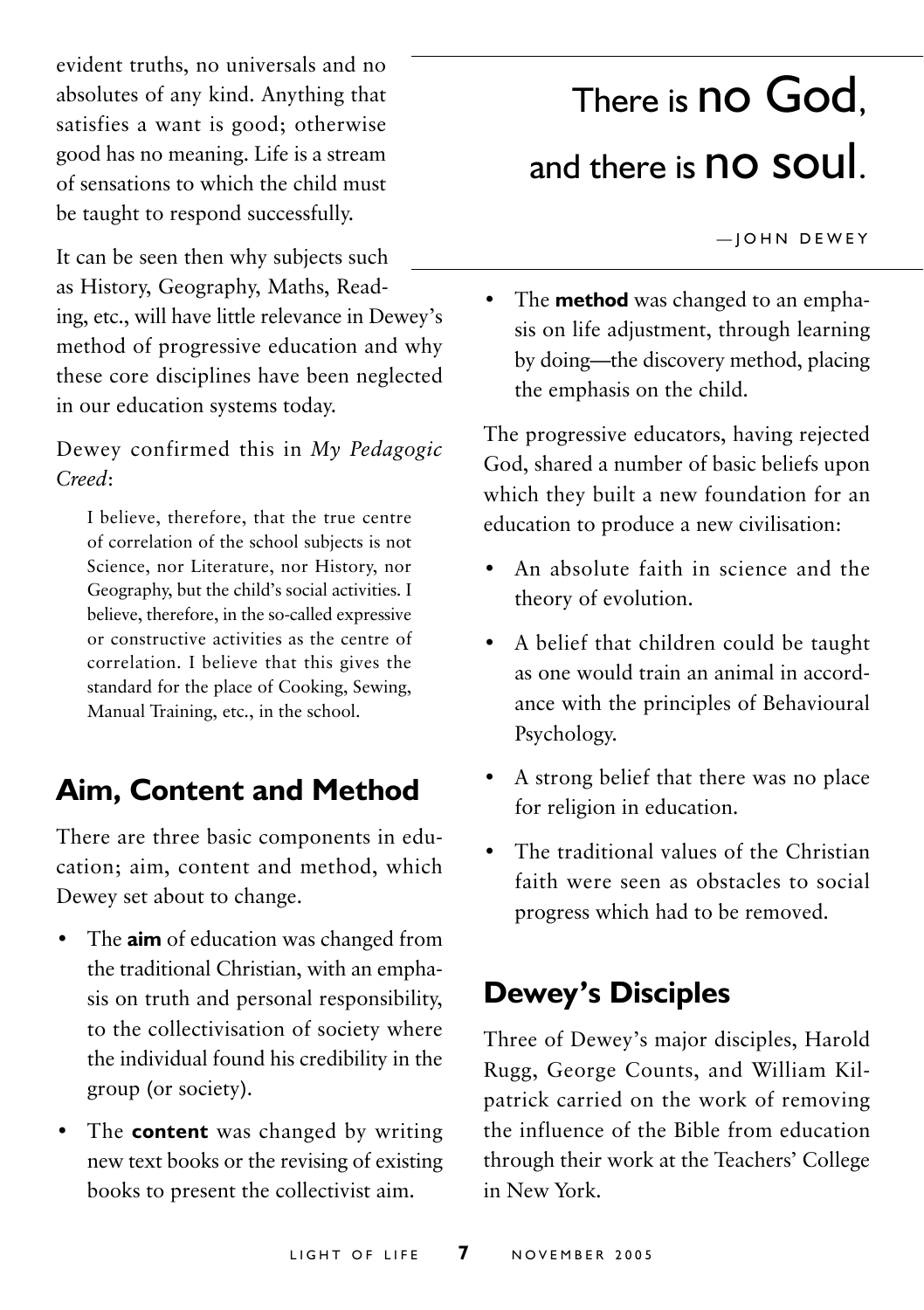#### Rugg comments:

...Through the schools of the world we shall disseminate a new conception of government—one that will embrace all of the collective activities of men; one that will postulate the need for scientific control and operation of economic activities in the interests of all people.

The influence of such progressive educators has been most thorough in reforming education from a Christian model to the Humanist mold.

With reference to acquiring knowledge the following expresses the common thinking of such educators,

The accumulation of knowledge is not only unnecessary, it is probably actively harmful. Development of creativity is the important thing. A child must feel completely unpressed and free from inhibitions, so that his natural creativity will blossom and flourish.

The three R's were rejected as being passe. One Junior High School Principal, quoted in Mortimer Smith's *The Diminished Mind*  puts it this way:

Through the years we have built a sort of halo around reading, writing, and arithmetic. We've said they were for everybody…

We've made some progress in getting rid of that slogan. But every now and then some mother with a Phi Beta Kappa Award or some employer who has hired a girl who can't spell stirs up a fuss about the schools… and ground is lost

When we come to the realisation that not every child has to read, figure, write, and spell…then we shall be on the way to improving the Junior High curriculum.

Between this day and that a lot of selling must take place. But it is coming. We shall one day accept the thought that it is just as illogical to assume that every boy must be able to read as it is that each one must be able to perform on the violin, that it is no more reasonable to require that each girl shall spell well than it is that each shall bake a good cherry pie...

Individualism has been absolutised.

When our individualism and sensitivity are unlocked in an individualised learning mode, we will transcend a portion of history that has imposed upon us an educational system filled with competitive devices such as grades and degrees.

> *'Liberating Learning', Jerry Katz, p. 123, Morgan and Morgan*

The road to public education has been traversed and we are now 150 years down that miserable road. We have been exploring how Christians lost the battle in the nineteenth and twentieth centuries, but God is at work amongst His people again and we are beginning to see a stirring. In the last thirty years in particular we have seen significant growth in the awareness of Christian responsibility in education. The evidence is all around us —in Christian schools and home education —but it is just a beginning. Christians have yet to clearly articulate a truly Christian education. For many it is a school with Christian teachers, for others a school that evangelises its students, for others a school where there are devotions and children can pray in the classroom. For others it is all of the above, plus teaching every subject from a biblical perspective. What is Christian education to you?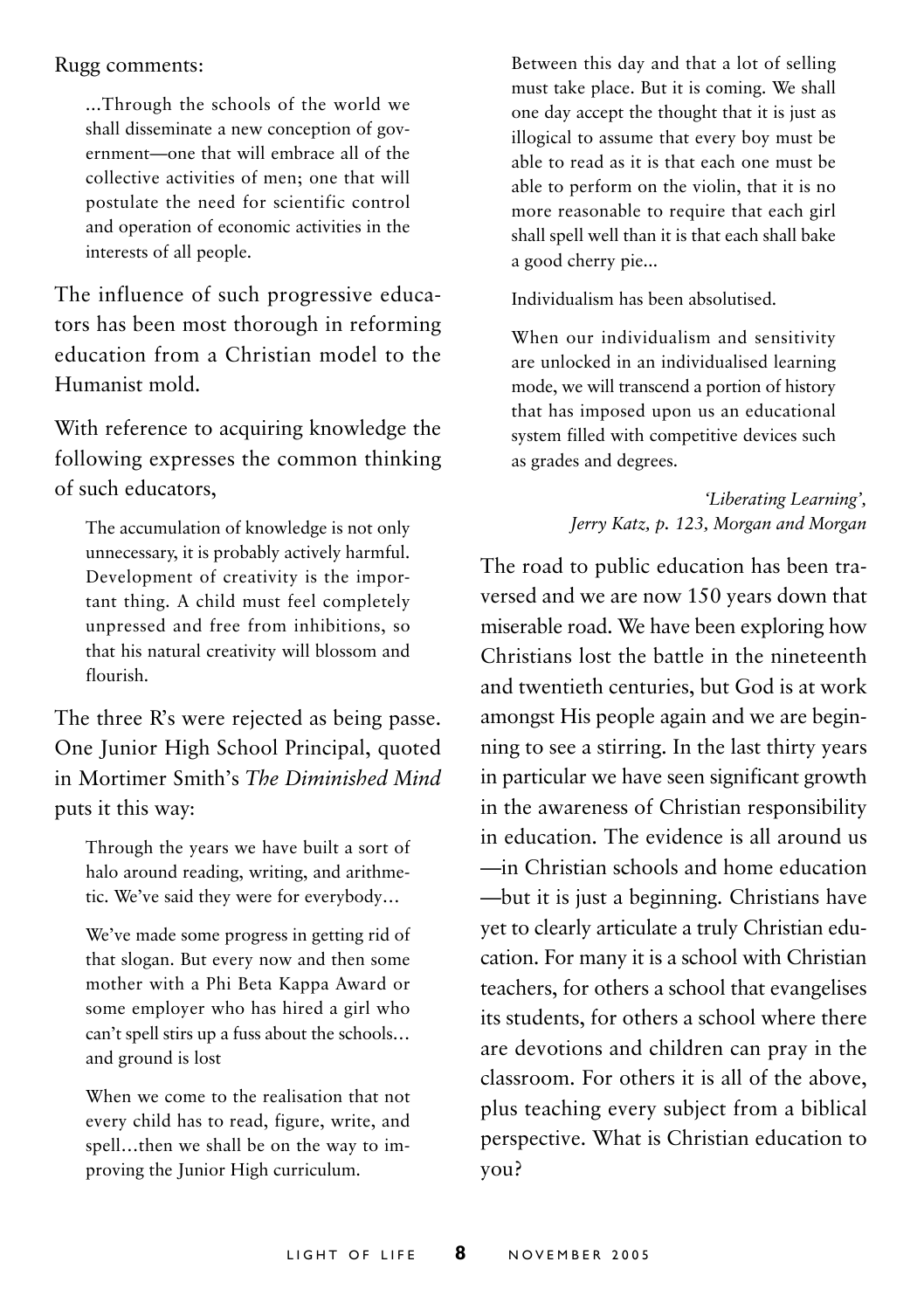

The Kingdom Defence Trust is delighted to announce that this coming 23–27 January 2006 it will be conducting its inaugural Biblical World View conference in Melbourne.

Our state-run educational institutions have for decades been indoctrinating our young people in the alien religion of Humanism! Resultantly, thousands of Christian young people are robbed of their faith.

There is a strong and growing need for all thinking Christians to be able to define their world view biblically. For too long Christians have embraced the godless thinking of the world. Surveys would seem to indicate that up to 80% of Christian young people lose their faith at university. More significant is the fact that virtually all students' thinking is oriented toward humanism in the university environment.

As much of the church has emphasised the experiential aspects of the faith many have lost their focus on the truth that Christianity is 'the religion of the Book'—an intellectual faith.

The Trustees of the Kingdom Defence Trust believe it is time to address this most pressing matter.

**Getting Your Head Around It** is aimed at all Christians wanting to better understand the applicability of their faith to all of life.

Our specific goal is to provide training and instruction in Biblical World View thinking for high school graduates, tertiary students and teachers. The main thrust of the conference will be in developing biblical thinking and in addition the conference will have a focus on law

and government through the excellent speakers who have made their time available.

There is an alternative to the disastrous thinking of the world today. The Kingdom Defence Trust has assembled a team of speakers who are well able to present that alternative — Biblical Christian thinking. These are Australian speakers who are well versed with the unique circumstances we face in this nation. particularly in the areas of law and government. Each has proven expertise in biblical world view.

We have assembled a programme that covers a wide range of topics that we believe will provide a life changing experience for many.

Already many have expressed interest in this conference from various walks of life and the organisers are looking forward to a feast of enlightenment in the ways of God.

Costs for this conference have been kept to a minimum through the voluntary services of Christians and the generosity of our hosts.

Even if you do not have personal interest at this time could you please pass on the enclosed brochure to friends and to your church leaders.

Should you require more copies of the brochure please do not hesitate to contact the Kingdom Defence Trust at PO Box 70, Belconnen, ACT 2617 or phone (02) 6259 3944.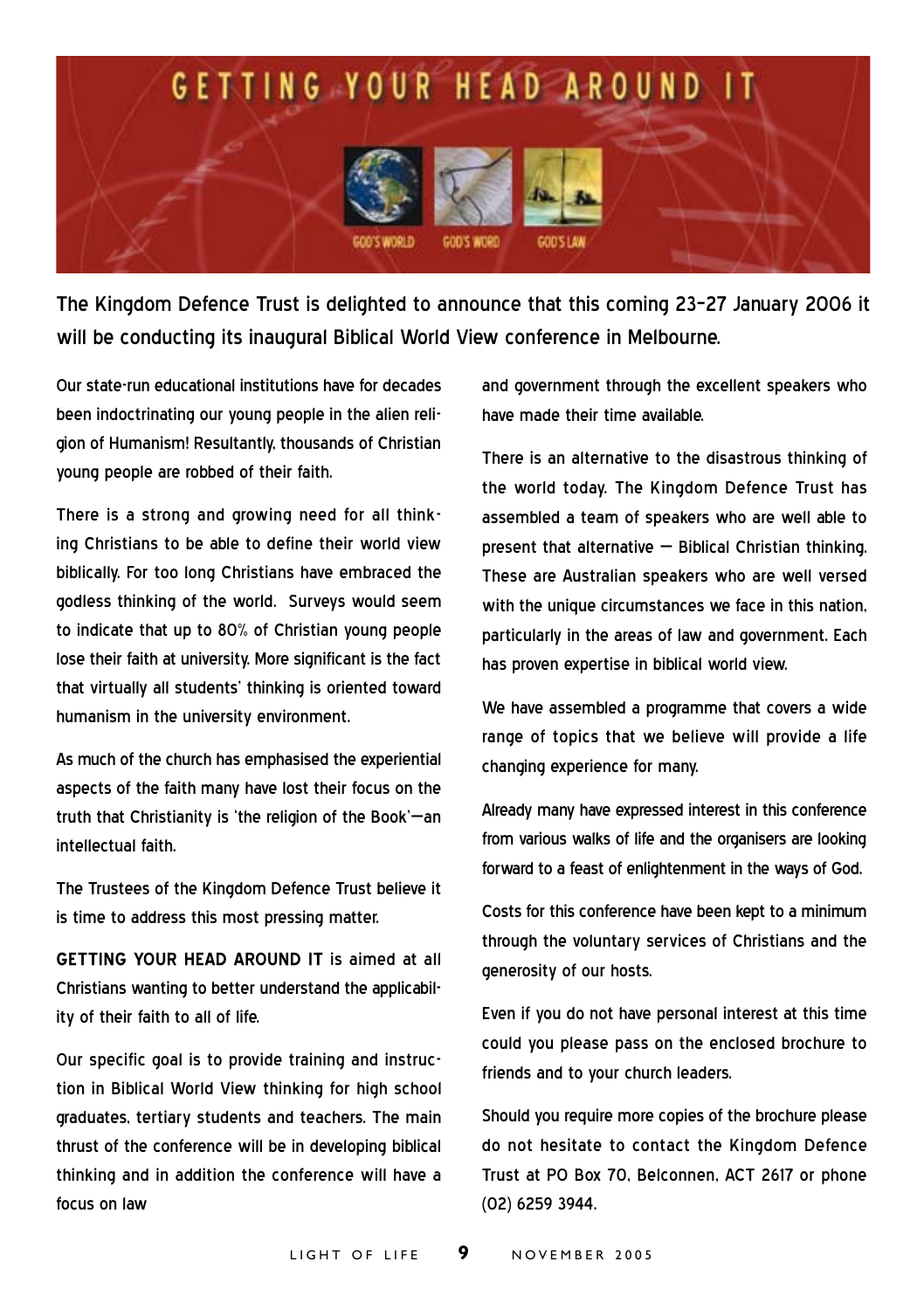### Philosophy and BY WENDY HILL Music

We don't usually associate music with philosophy. However our philosophy of life directly affects our thoughts on music. Our world view determines the type of music we like.

To assess the link between music and philosophy we ask two questions:

- 1. What is philosophy?
- 2. How do we teach our children a Biblical worldview through music?

### **What is philosophy?**

The word *philosophy* means 'love of wisdom.' The Greek *philo* means 'love' and *sophia* means 'wisdom'. A philosopher is often thought of as someone highly educated, well-read, good with words, very intelligent and knowledgable.

What is this wisdom we desire and what does it mean to be wise? Wisdom is the ability to discern what is right and wrong. We constantly judge our actions and those of others in terms of whether they are right or wrong. It is obvious that we must have a standard for right and wrong and for Christians that standard is the Bible.

The first three chapters of Proverbs tell that wisdom was in the beginning with God. God's wisdom was passed on to man in Adam, but when man fell and sinned he embraced another type of wisdom—man's wisdom. Tragically, Adam and Eve's human wisdom clashed with God's wisdom. This deficient wisdom of man has effected every part of our lives and also affects the music elements and the way a composer/musician manipulates them.

The word 'philosophy' only occurs once in the Bible and then as a warning. Colossians 2:8 says:

See to it that no-one takes you captive through hollow and deceptive philosophy which depends on human tradition and the basic principles of this world rather than on Christ.

Paul is warning us of the danger of embracing a humanistic philosophy.

In order to understand the many philosophies and music styles of the Twentieth Century and today, we need to examine the Ancient Classical period with its humanistic philosophy. This ancient philosophy saw its rebirth in the Renaissance (1450–1600). This philosophy continues to our day—to the extent that if someone wants to appear highly intelligent and wise they quote from the ancient Greek philosophers such as Plato or Socrates.

A brief study of history reveals that man's wisdom is based on the thinking of living or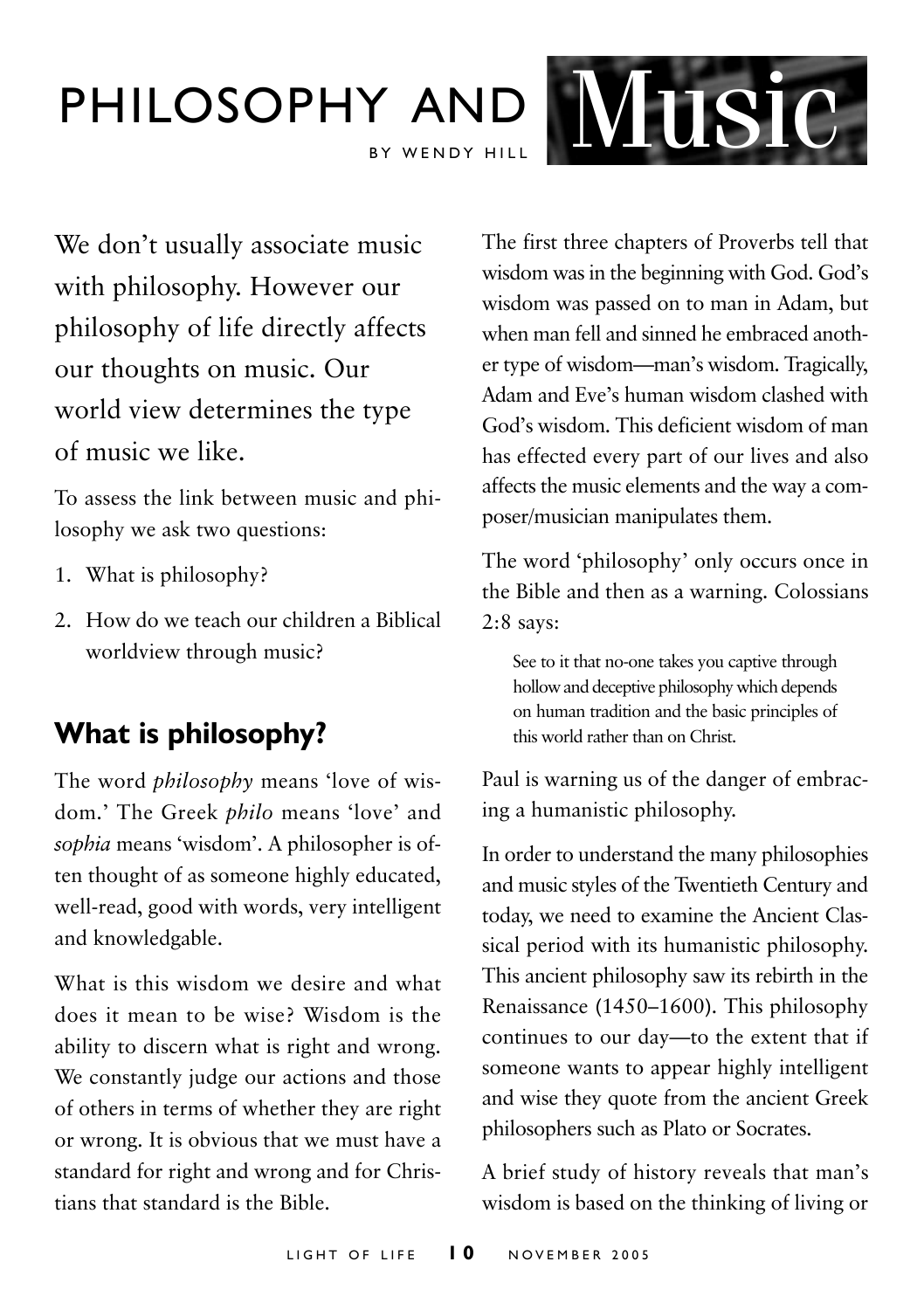dead humans of the last 2000 years. By contrast a biblical study of history begins with the Creation. God's people have had access to the living God's divine wisdom for over 6000 years (Proverbs 8:22–3, 3:19, Deuteronomy 30:14, Jeremiah 31:33, Isaiah 51:6).

# if someone wants to appear highly intelligent and wise they quote from Plato or Socrates

It is no coincidence that God sent His Son, Jesus, to earth at the time of the Greeks and Romans when humanism was flourishing. Since then there has been a war between Christianity and humanism. Into this conflict of ideas come parents and teachers who are confused by these conflicting philosophies which force them to ask:

- How should I go about teaching?
- How do I avoid humanistic, godless philosophies?
- What sort of music will honour God?
- Where do I find a Biblically-based music curriculum?'

### **How do we teach our children a Biblical worldview through music?**

Volumes Two to Four of *The Elements of Music* (EM2–4) contain a history course from Creation to the Twentieth Century contrasting humanism (man's wisdom) and Christianity (God's wisdom), focusing on an appreciation of music styles. They present music theory and the fourteen music elements in a way that reveals their Creator.

In EM2 a wholistic approach is introduced in the study of the Ancient Times, Middle Ages, Renaissance and Baroque Periods. In EM3 a 'Wisdom Poem' is learned. The poem is mixed with rhythm, melody and harmony then sung and played on the keyboard. Students learn simple basics about philosophy in an easy, enjoyable and memorable way. These form a solid foundation for understanding why certain events happened in history and also how and why so many music styles developed. Humanist philosophers such as Locke, Voltaire, Rousseau, Kant and Hegel are offset against God's workers in the Two Great Awakenings in the 1700s and early 1800s—the Wesleys, Whitefield and the beginnings of the Missionary Movement. Students meet famous hymnwriters who wrote for God's glory as well as other classical composers who wrote for man's entertainment.

In EM3 music theory continues as students learn to compose by putting scriptures to music. Four new music elements are learned (body, touch, dynamics and tempo). The last element, spirit, is left till EM4 along with a study of the last two historical periods—Late Nineteenth Century (1850–1900) and Twentieth Century (1900–2000). The *Keyboard Arrangements* book provides a practical application of teaching points from lessons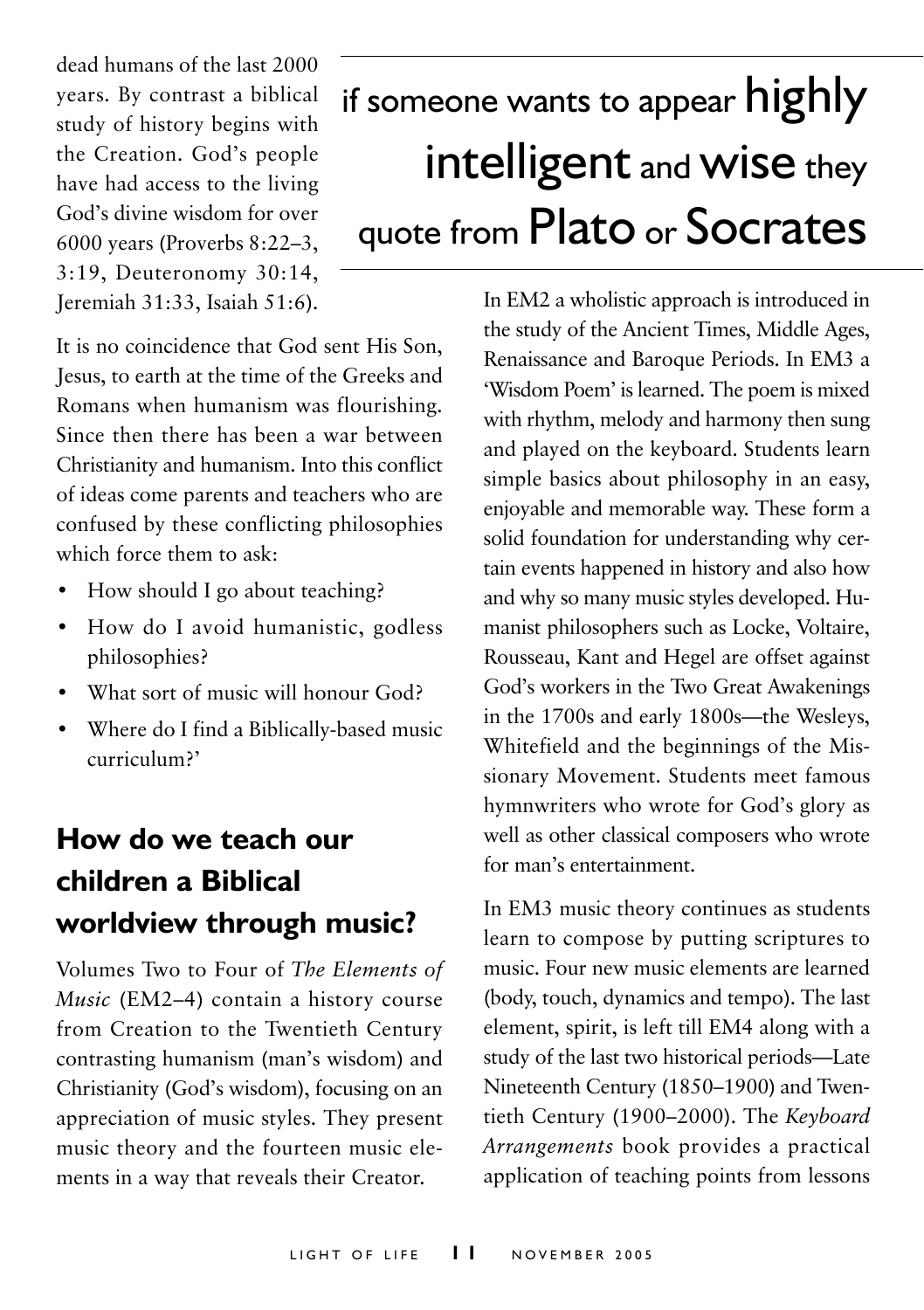and worksheets. Students learn to play and analyse hymns. Two CDs contain hundreds of examples for ear training and listening to music of different periods.

Volumes 2, 3 and 4 each contain a *Teacher's Resource Kit* with lessons, answers and 2 CDs, a *Student Workbook* with worksheets, a *Keyboard Arrangements* book and a *Test Booklet*. Following on from Volume 1, Volumes 2 to 4 can be used by upper primary levels and older. Parents and teachers benefit enormously from working through the course with the children.

This course aims to provide a truly Biblical and comprehensive music course encompassing music areas such as theory, composition, history, keyboard skills as well as related areas such as general world history and philosophy. Music is put into a Biblical perspective along with the rest of God's creation with the main goal of learning more about God.

For since the creation of the world God's invisible qualities—his eternal power and divine nature—have been clearly seen, being understood from what has been made so that men are without excuse.

#### *Romans 1:20*

*For more information on The Elements of Music program and other excellent Biblical teaching materials, visit* **www.lem.com.au/thegiftofmusic**



#### **CD and Sheet Music now available**

Every child should know the order of the books of the Bible to assist in reading it. This song has been used with great success in Sunday Schools, with music students and with homeschoolers. Students listen to the CD and very quickly learn the song. The sheet music gives the piano accompaniment, voice part and body actions.

This teaching tool makes learning the Bible books very easy, fun and memorable.

CD and sheet music only **\$33**

To order, please contact Wendy Hill on (03) 9802 6317, email **thegiftofmusic@lem.com.au** or visit **www.lem.com.au/thegiftofmusic**

#### **Piano Teachers wanted**

Part of The Gift of Music program is a piano course called *Music for our Maker*. This is a Biblically-based piano teachng method using only Christian songs. Teachers need at least Grade 7 AMEB or eqivalent. Brochures with more information are available.

Those interested in teacher training can contact Wendy Hill on (03) 9802 6317, email **thegiftofmusic@lem.com.au** or visit **www.lem.com.au/thegiftofmusic**

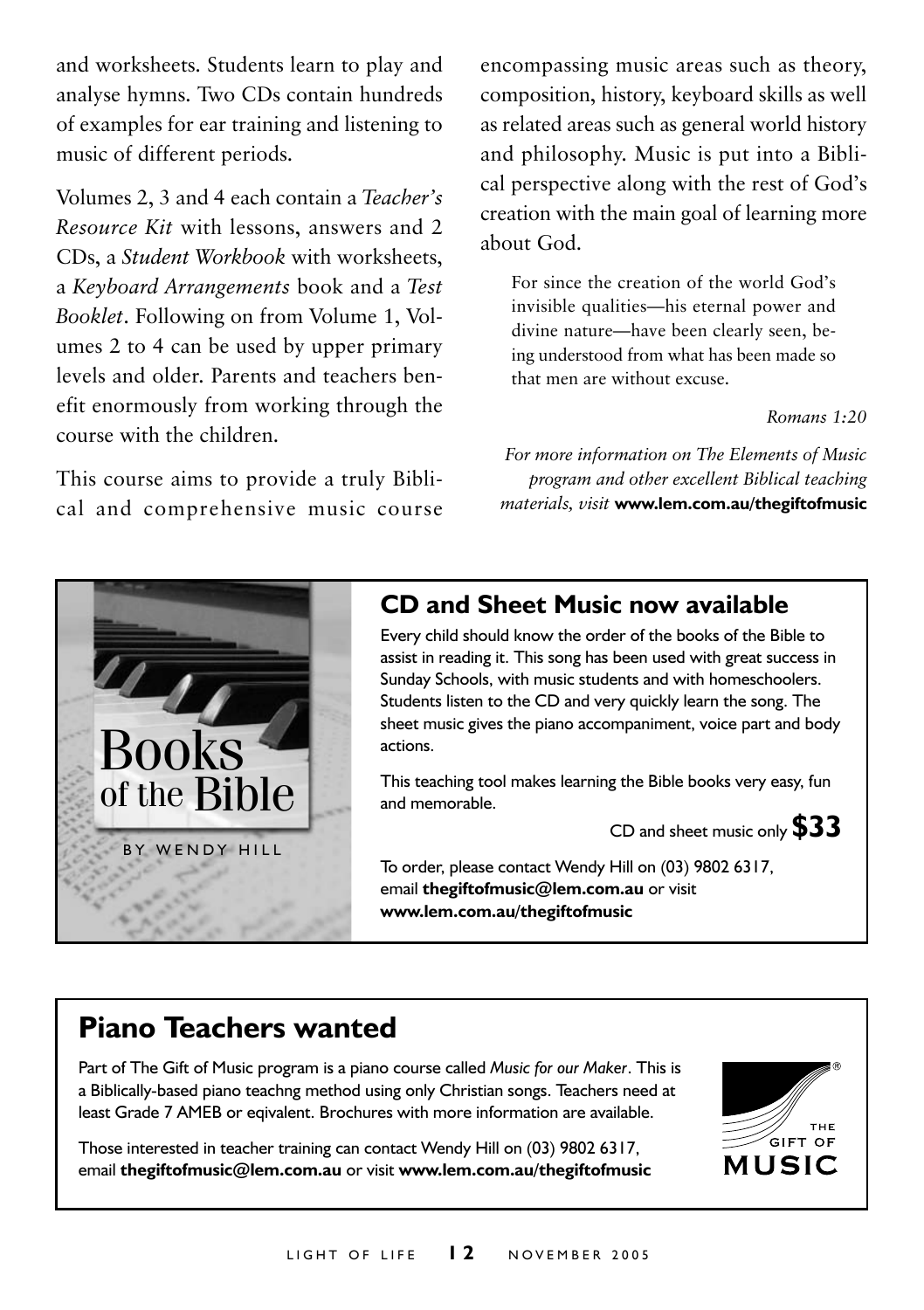# Assessing Your School's Health

Many Christian schools have become aware that they may have drifted from their original vision.

This is an on-going challenge for all Christian institutions as the godless society in which we live presses in on us from every side.

Often parents, students and even teachers bring with them a lifestyle which has been profoundly influenced by the culture of humanism in which we all live. Inadvertently they bring this alien culture to the Christian school. If this issue is not addressed the Christian school will soon find itself a copy of the state school down the road.

Being aware of this Light Educational Ministries is now offering to conduct a **spiritual audit** for schools wanting to sharpen their Christian focus. Many schools want someone to answer the question; 'How biblical is our school?'

Light Educational Ministries has developed a programme that will help your school answer this question. At your request we will come into your school, review your documentation and curriculum, meet teachers,

students and parents, and observe lessons and the school culture over a period of several days. Our focus in all this activity is to assess how the Christian faith is being applied to all that is done in the school. It is not primarily an academic exercise, rather a hands-on approach of getting alongside your school personnel, helping them to find more godly satisfaction in the work to which He has called them.

We will then write a comprehensive report on the faithfulness to biblical Christianity in the school's documentation, curriculum, structures, teaching practice and fruit in students' lives.

More importantly, we will follow up with a return visit to the school to personally present our findings and discuss the report with the School Board and Principal. Then we discuss with each staff member how we perceive their teaching, with a view to helping them toward a more godly approach to their call. In some cases schools request follow-up training sessions.

We encourage you to consider a spiritual audit for your school—we believe you will find it a most productive exercise.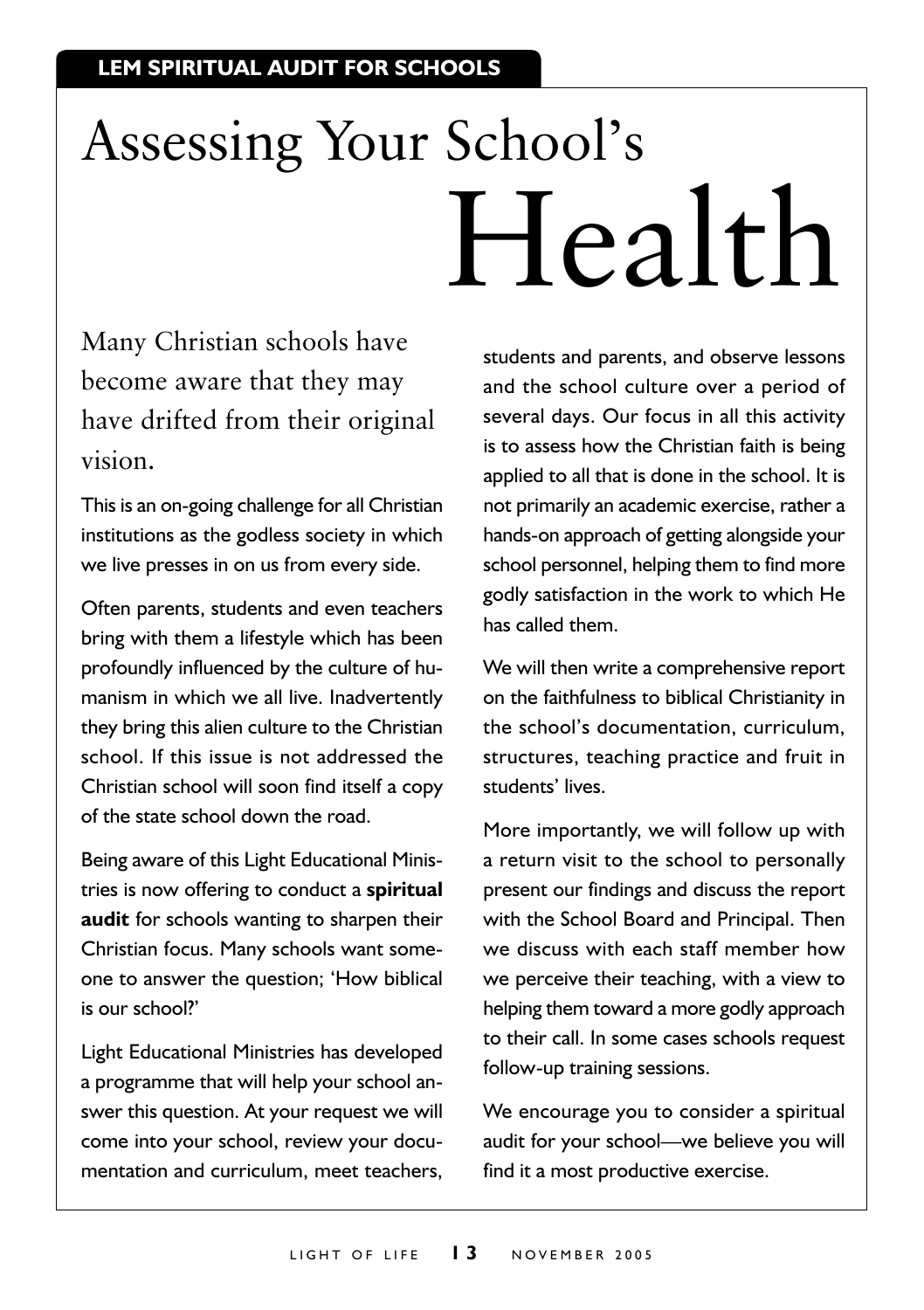

# WHAT'S UP, DOC?

### **What Doctors Say About Themselves**

P E T E R E R O G L E Y

Health is a topic that always rouses a response, because we have all suffered some form of sickness and many have had disappointments with the inability of the medical profession to solve our problems.

Because our human bodies are such complex creations it is often very difficult to find out what is really wrong with them. In many cases it is a matter of trial and error.

Our medical profession is largely composed of committed people desiring to help the sick and I am very happy to go and see them when I am not well and particularly if I have sustained an injury. Having said that, our society has put the medical profession on a pedestal; to the point that some doctors take the place of God for some people. Then, when they fail to produce the demanded results people become critical and even antagonistic. Thus it is difficult to address health issues without raising prejudices and disappointments on the one hand and unquestioning acceptance on the other.

In this article I am going to present a few quotes by medical practitioners that rec-



ognise the inadequacy of medical science, regardless of wonderful advances that have been made. I trust, if nothing else, they will help us see that doctors are really just regular folk doing their best to help needy people with an inadequate understanding of the amazing functions of the human body. Please enjoy the comments, I'm confident they will make you think, and ponder what each particular doctor is trying to communicate.

### **What the Doctors Say**

In the administration of medicine, we cure one disease by producing another.

> *Prof. Martin Paine, M.D. New York University Medical School.*

All our curative agents are poisons, and as a consequence, every dose diminishes the patient's vitality.

*Prof. Alonzo Clark, M.D. New York College of Physicians and Surgeons*

There has been a great increase of medical men of late, but, upon my life, diseases have increased in proportion.

*John Abernathy, M.D. London*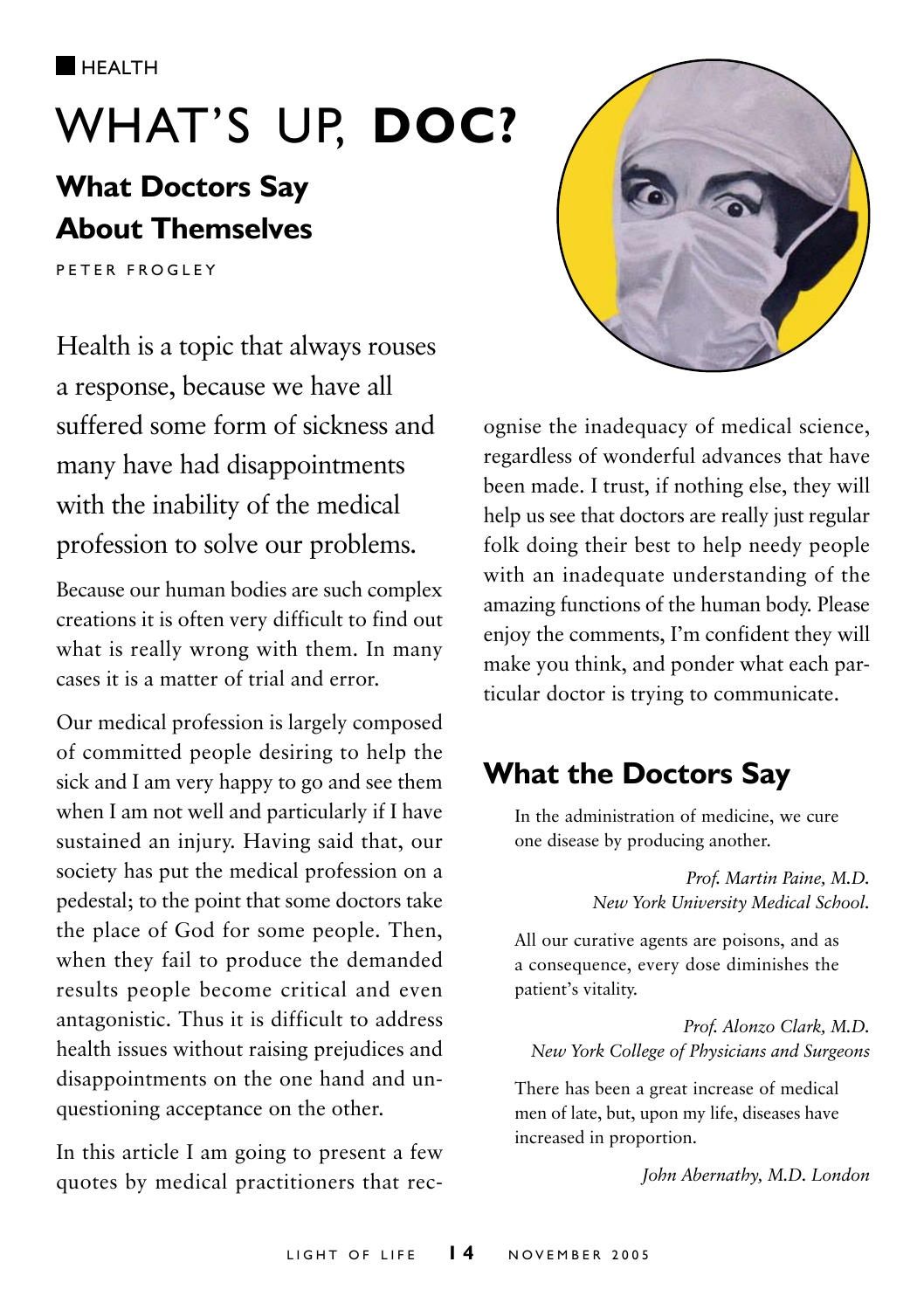Some patients get well with the aid of medicine, more without it, and still more in spite of it.

*Sir John Forbes, M.D., F.R.S.*

I declare as my conscientious conviction, founded on long experience and reflection, that if there were not a single physician, surgeon, chemist,

druggist, nor drug on the face of the earth, there would be less sickness and less mortality than now prevail.

*Jas. Johnson, M.D., F.R.S.*

It takes more courage to do nothing intelligently than to stuff the patient with drugs.

*Sir William Osler*

We need fewer doctors and more instruction in the art of preserving health.

The medical practice of our day is, at the best, a most uncertain and unsatisfactory system; it has neither philosophy nor common sense to commend it to confidence.

*Dr. Evens, Fellow of the Royal College, London*

Nature makes the cure, the doctor's job is to aid nature.

*Hippocrates, Father of Medicine*

### **What Conclusions Can We Draw?**

After that what do we ordinary people say? Apparently, these quotes are from doctors comments, presumably to gatherings of their peers. They indicate that the leading doctors know that theirs is, at best, an inexact science. If this is true, what is the answer?

# It takes more courage to  ${\sf do}$ nothing intelligently than to stuff the patient with drugs

For us as Christians it must be that faith in God is a better option than faith in doctors. It is not that we don't appreciate what doctors endeavour to do for sick people, but that we need to appreciate that they are not divine. Ultimately there is only one who can secure our healing—that is God.

Of the above quotes the one that stands out as being a reflection of truth is the last quote from Hippocrates. Whilst he is Greek and humanistic in his philosophy he does understand that the human body is a self-healing masterpiece.

God is the Creator and sustainer of life. As Joel Robbins has said, God has given us *innate intelligence*—that capacity of the human body to keep itself in optimum health. Our job and that of a doctor is to enable the body to maintain health and, as necessary, allow it to heal itself. Unfortunately, we and many doctors have been trained to think in a different way about our health. Western medicine has trained its practitioners and through them the public to believe that health is restored through taking drugs, or cutting out or burning the offending part of the body. Although there may be times when such a philosophy is appropriate, it really is quite barbaric and seems to ignore the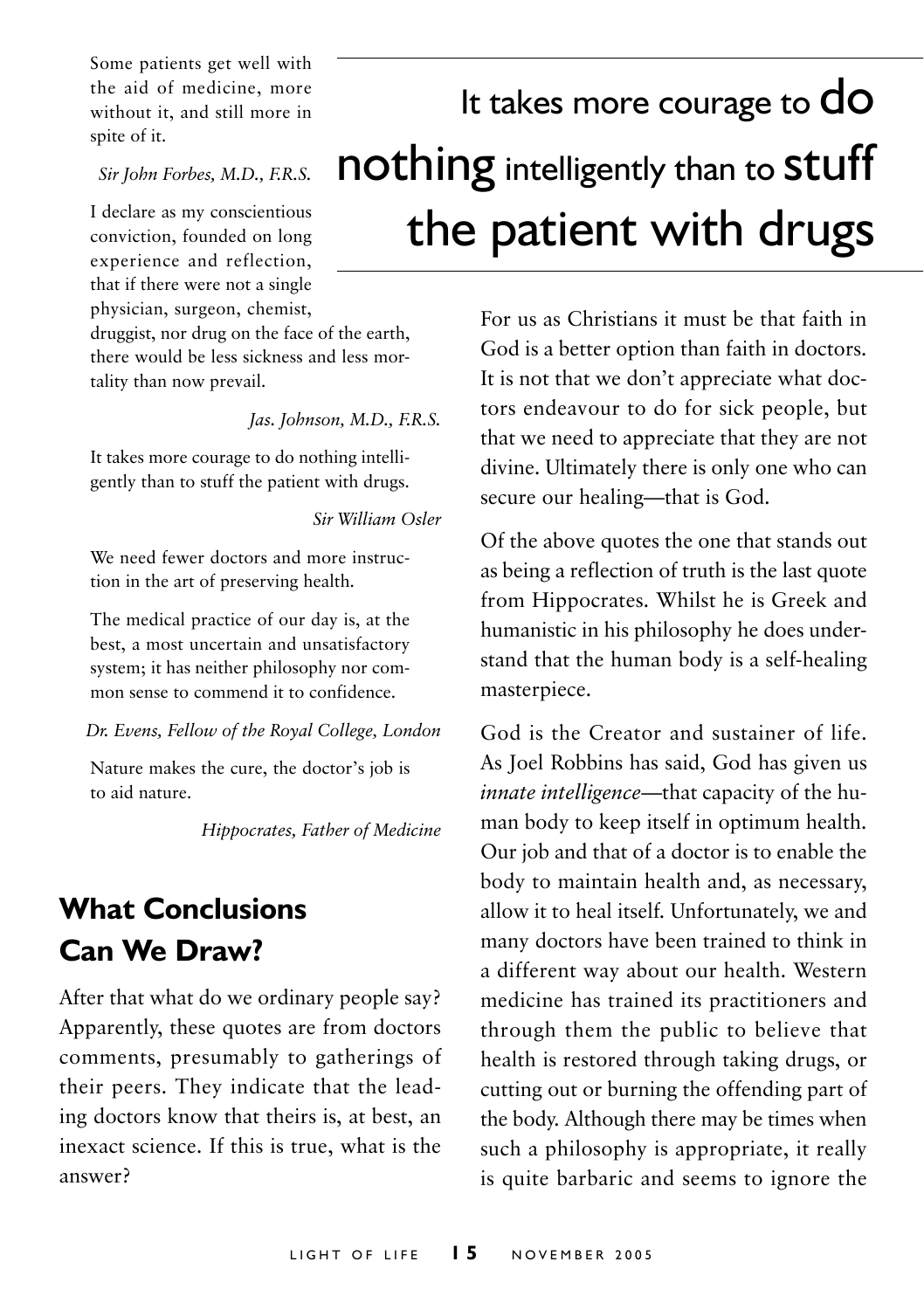pattern of creation—namely that God has equipped our bodies to heal themselves.

#### **Consider this First**

Let me take an aside before proceeding. The malfunction of the body seems to be a fruit of sin. We can never afford to underestimate the power of sin in this world. Remember, God needed to send His Son to give His life a ransom for our sin. It seems that God has so designed the body that we can never be sure of anything but God in this realm of healing. The best doctors fail, so do the best naturopaths, so do the best faith healers—in fact none of the results achieved by any of the above practitioners are very flattering, because people keep dying! Having presented that rider I would like to touch on a biblical approach to health and healing.

#### **Our Miracle Bodies**

An increasing number of Christians are devoting time to consider biblical patterns and principles as they relate to human health and well-being. In many ways this is a new area of research, which in the past has been unfortunately left to 'New Age' practitioners. As a result, most Christians are skeptical about a natural approach to health fearing it may in some way be New Age and even demonic. If we begin with the presuppositions of Scripture, however, I believe we can lay a good foundation for a biblical approach to health and healing.

In the beginning God created—everything and it was *good*. He created man and placed him in a garden—because that was where his food was! Man was to work and tend the garden, to enhance its production of food for man and also beast. God told man he was to eat of the produce of the garden in Genesis 1:29. Now I think it is logical that in creating man with a need to eat God would have ensured that the optimum food would be available for him.

In addition, God created for man a body with the appropriate equipment to process food for the man's health and nutrition. It is to be expected then that God placed in the body a mechanism that would recognise food whilst recognising anything else that may inadvertantly enter the body that was not food as a toxin that needed to be eliminated. Thus there are protectors in the body which attempt to ensure poisons do not enter the body:

- appearance is the first
- taste is the second
- vomiting is the third.

From the beginning God has endeavoured to show us how to care for our bodies as they are the Temple of the Holy Spirit. Thus the general plan of God is that we should be in health. For most of us that means if we will care for ourselves as God has instructed us we can be confident that we will enjoy good health.

*The writer is indebted to Dr Joel Robbins for the material used in this article.*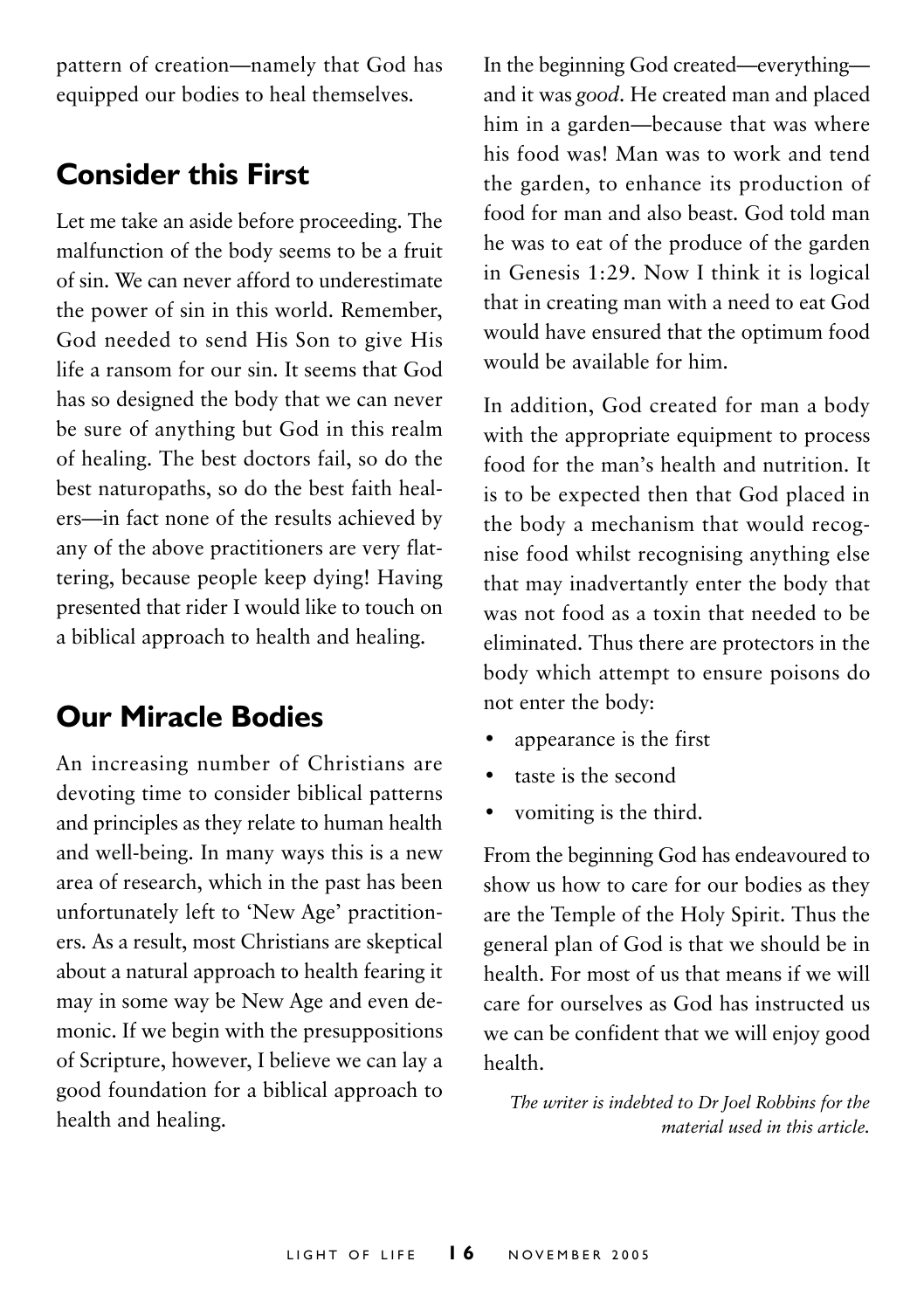### **LEM Phonics Pathway to Literacy**

*Pathway to Literacy* is a program in LEM Phonics designed specially for older students. The LEM Phonics approach has a proven track record in assisting students of all ages to master English language skills that have previously been out of their reach.

*Pathway to Literacy* caters to several groups of people who have inadequate English skills, often through no fault of their own:



- School leavers who have left school with an inadequate understanding of English
- ESL students wishing to improve their English skills.

Student Workbook **\$32.25** The Reference **\$18.40** Pathway to Literacy Teacher's Manual **\$44.95** 75 Phonogram Cards **\$24.95** Phonogram Wall Charts (set of three charts) **\$24.95** LEM Phonics Rule Charts (set of twelve charts) **\$59.95**

### **Bob Jones University Press**

#### Reader Grade 1

A new reading program of 6 volumes, full colour illustrations, approx. 100 pages each. Comes with a comprehensive Teachers Manual, a Student Worktext and a set of Service Word Cards.

Set of 6 readers **\$66.00** Teachers Manual **\$98.20** Student Worktext **\$18.85** Service Word Cards **\$22.00**





#### LIGHT OF LIFE **17** NOVEMBER 2005



**Order online at www.lem.com.au**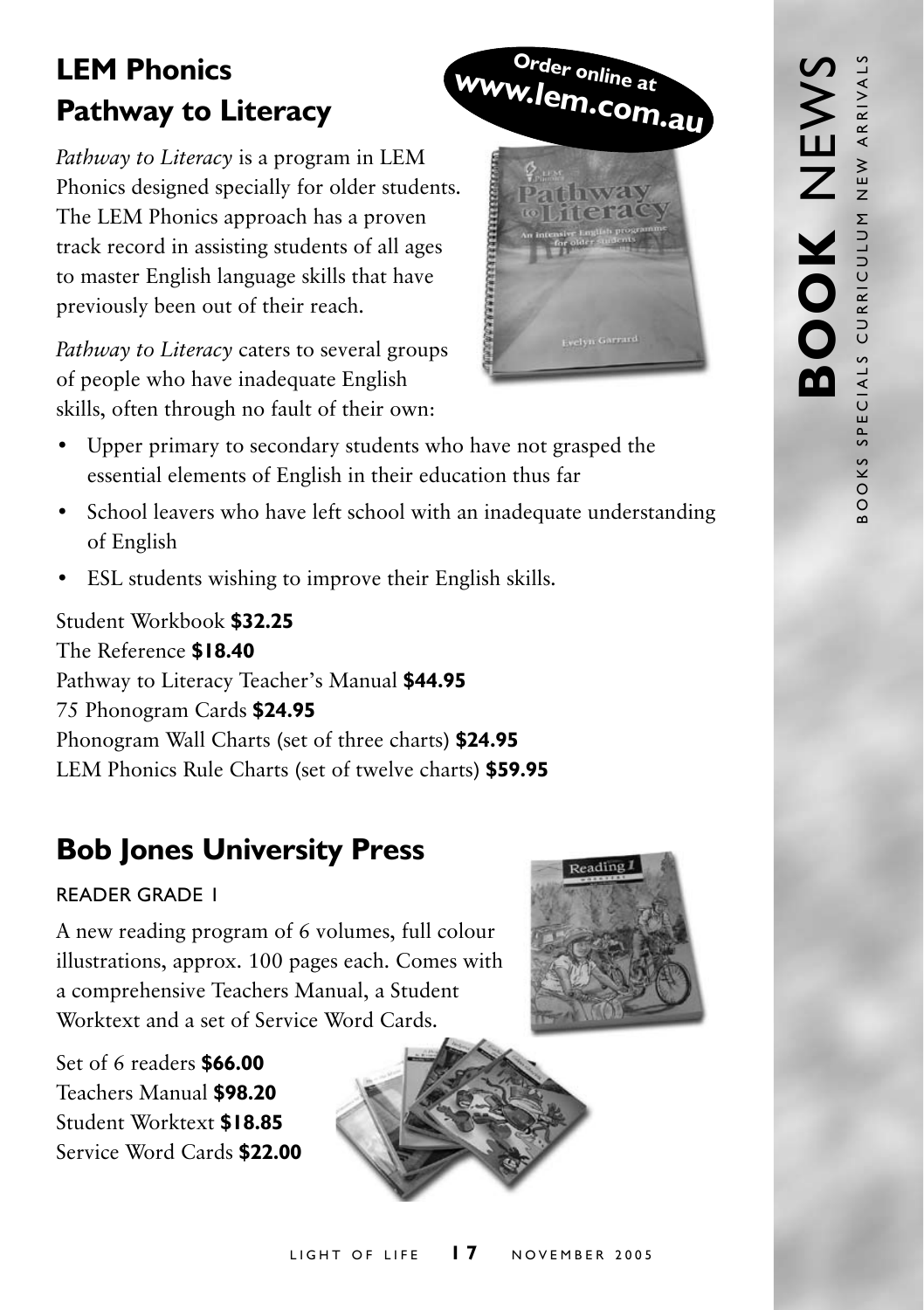### **Biblical Counselling**

A series of excellent books, mainly the work of Martin and Deidre Bobgan, exposing the nonbiblical nature of much of modern so-called Christian counselling. Titles include:

Against Biblical Counselling, For the Bible **\$24.00** Competent to Minister **\$28.00** Four Temperaments, Astrology and Personality Testing **\$24.00** Psychoheresy **\$30.00** 12 Steps to Destruction **\$24.00**



### **Christian Education**

#### Repairing the Ruins

Edited by Douglas Wilson with contributions from several personnel from Canon Press. The book is devoted to establishing a Biblical Worldview and repairing the damage of modern education. **\$28.00**

#### CHRISTIANITY: A TOTAL WORLD and Life System

A republication of a work by Abraham Kuyper, pastor, one time PM of Holland. **\$16.40**





#### The Roots of the American Republic

Rev. E.C. Wines' classic study of the foundations of civil government in Israel and their adoption by the founding fathers of the American colonies. Includes a Study Guide to enhance use with study groups. **\$27.40**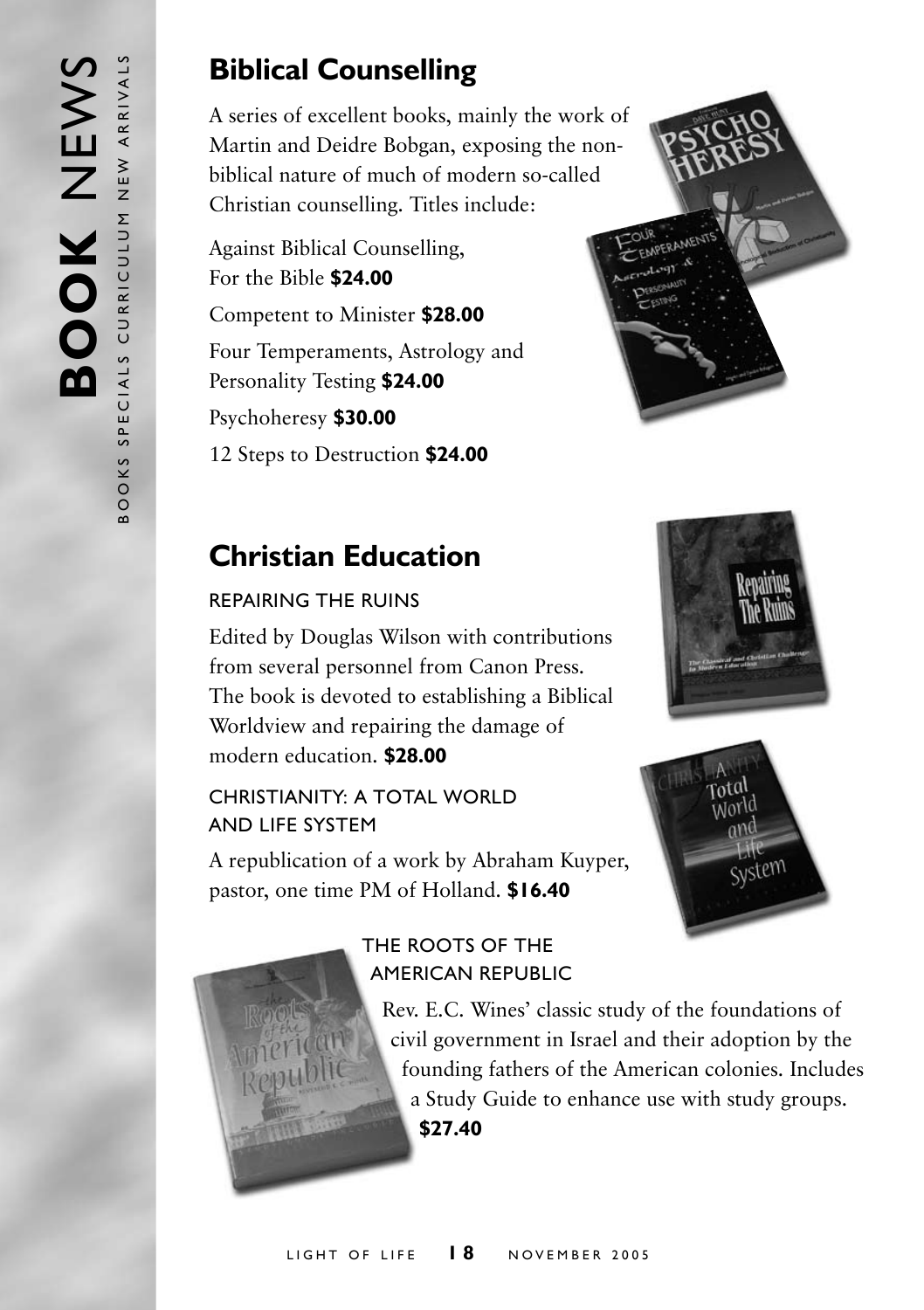

# LEM PHONICS **corner**

I notice that I usually get feedback from LEM Phonics Corners when I write about personal experience with using phonics.

Recently I have been having a good time doing a one on one conference once a week with a mum who is about to begin homeschooling. It has been a good time because my friend asks lots of questions and challenges me on certain things, too. We had fun playing with the Word List as I demonstrated in detail how to make the student analytically think while going through specific words in the Wordlist. Her challenge to me was, 'Why don't you have all this recorded in the manual?'

To record the hypothetical dialogue for each word would be a long and laborious task, but a few examples can suffice to demonstrate how to make use of the LEM Phonics philosophy point which states 'Learning takes place when the child is challenged to think analytically.'

I know that when I am a passenger in a car going to an untraversed destination, I am unlikely to remember the way when I try to drive there myself next time. But if I am forced get there myself the first time with the tools I have available to me (such as the

street directory), I am much more likely to be able to get there by memory the second time. This is a principle of learning and we must use it also in Phonics teaching. 'Analytical Thinking' is closely related to another point in the philosophy—'Learning is able to take place much more easily when the new thing to learn is able to be linked with something which already is lodged in the memory.'

It follows that questioning is a vital part of learning. By doing this we firstly draw out from the student that which he already knows. We can also determine what he doesn't know concerning the new concept. If there needs to be another link in the chain before he can understand the new concept, the teacher will then supply the missing part before moving on.

For example, suppose we want the student to realize that he can use the phonogram **a** to say the sound 'ay' in the word **baby**. At first putting up your fingers to represent the phonograms in the first syllable will be a clue. But for the child to know which phonogram to use to say in the words paper and lady, without seeing the graphic finger clue, he will need to know the rule that **a** can say 'ay' (its second sound) at the end of a syllable.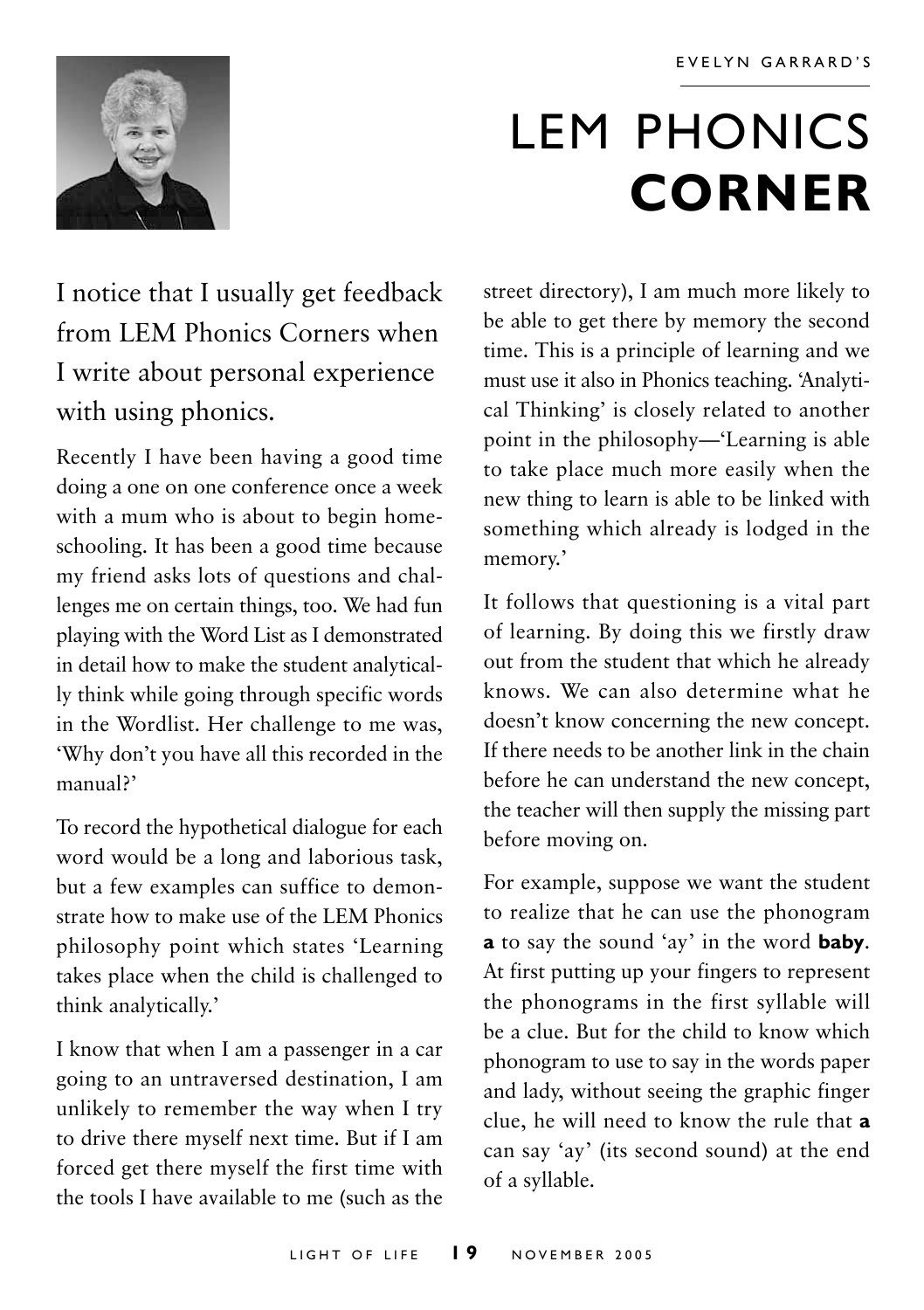We could begin by asking the child the following:

'How many syllables in the word **baby**? Let's make the syllables with our hands—**ba-by**).' You could also ask him to feel the drop of the jaw for each syllable (every time a new syllable is formed, the jaw drops).

Then ask these questions:

'What is the first syllable?' *'bay'*. 'Sound **ba**' *b-ay*. 'What phonogram do you think we should use to say ay at the end of bay?'

If he doesn't know, hold up a single finger for both **b** and **a**. Then he will deduce that it must be a single phonogram which is used. Ask which single phonogram can say the sound 'ay'. The only answer is **a**.

Once the child has gotten this far, use your right hand with fingers up for **ba**, and your left hand with fingers up for **by**, to graphically illustrate the positions of phonograms in each syllable

Now you can teach him the the rule that **a** usually says 'ay' at the end of a syllable. Therefore we do not need to use **ay** or **ai**. He will have learnt that **ay** is usually used at the end of a word during the phonogram stage. Then he would have had practice at using that phonogram in words like **play**, **day** and **say**, before reaching the word **baby**.

Now that rule will take on new meaning as he sees that another phonogram will say the sound 'ay' at the end of a syllable, within a word.

You can see that before the child can understand this rule he must have an idea of syllables, know what 'the end of a syllable', or 'beginning of a syllable' means, and also realize that there are other phonograms which may say the sound 'ay'. It would be a good idea to review at the beginning of the lesson all the phonograms already known which say the sound 'ay'.

To help the child to internalise this rule it is a good idea to do things a little differently when the next word comes up in the Word List with **a** at the end of a syllable. It may be the word **paper**. Have the child say the syllables. Ask 'What sound is at the end of the syllable'. Then ask 'Which phonogram should we use?' If he says **a**, ask him why. If he doesn't know, go back to the word **baby** and review what you taught him in that word.

Then tell him that we use the same phonogram for the sound 'ay' at the end of the first syllable in **paper**. By doing this we are training the student to apply rules to another word which contains the same rule.

The child may need more graphic understanding by seeing the words written on the board. Leave a space for the phonogram **a**:

 $b - by$  $l - dy$ p\_\_ - per t\_\_-ble

In such an exercise the child can easily see that we want the sound 'ay' in the space, and that it is at the end of a syllable.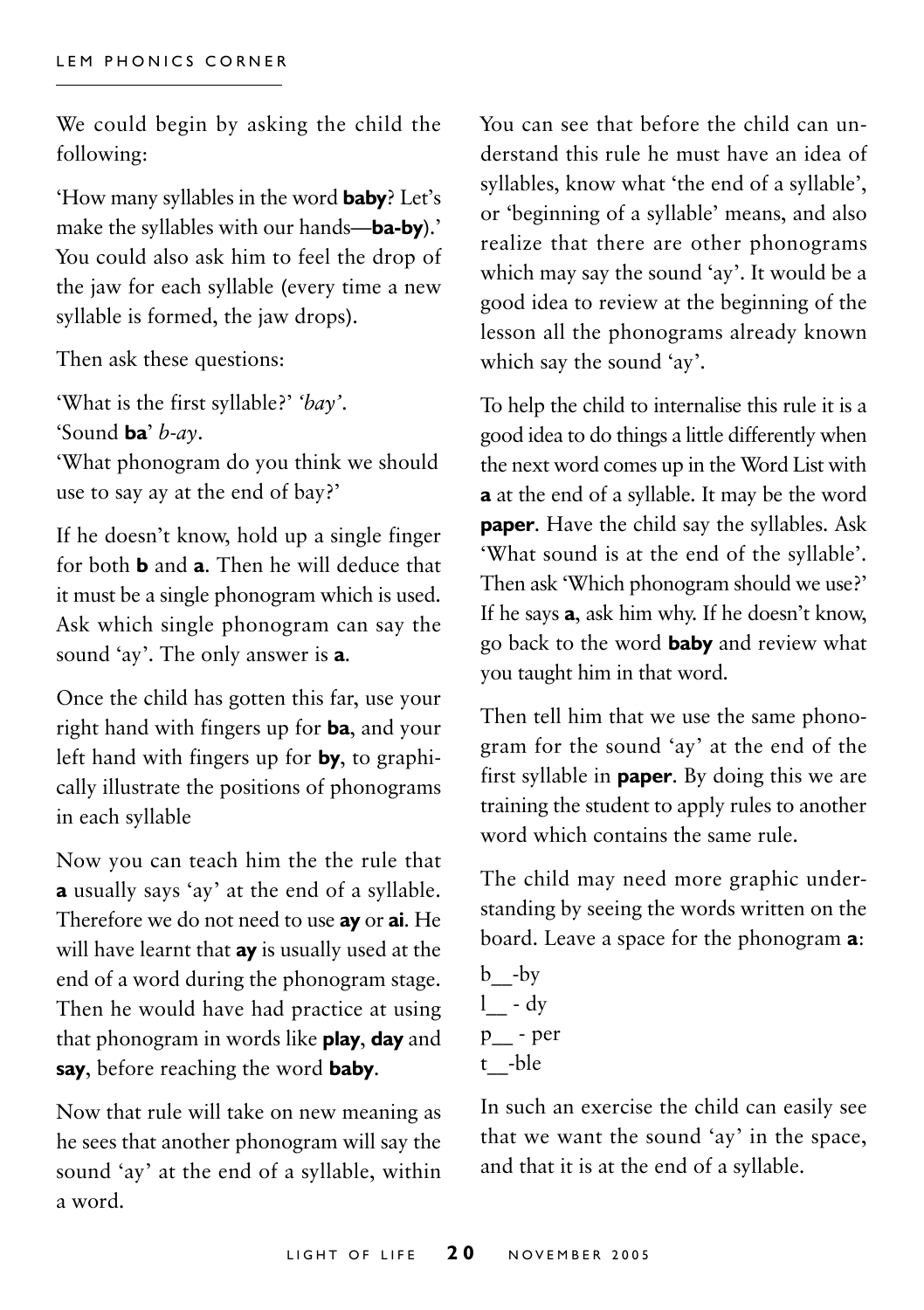Challenge him to remember the rule that **a** is allowed to say 'ay' at the end of a syllable.

You could then write on the board:

- $d_{-}$  $p$ <sup> $\Box$ </sup>  $s$
- m\_\_\_\_\_\_

Ask what the words would say with the sound 'ay' on the end. When that is determined ask 'Which phonogram will we use to say ay in this position? It is at the end of a syllable but also at the end of a word.' Help the child bring to mind the rule he learnt when you taught the phonogram **ay**—**ay** is usually used at the end of the word. Tell him that **a** usually says 'ay' at the end of a syllable, But *not* if it is at the end of a word.

As the student sees that a similar rule applies to the vowels **e**, **o** and **u** (**he**, **re-cent**, **go**, **as-tro-naut**, **mu-sic**), there will come a point when the child is able to generalise the rule and say, 'Vowels say their second sound at the end of a syllable'. We should never expect the ability to generalise until the child has had enough practice with the rule in each situation. If taught well, the child will eventually fathom the generalisation of the rule for himself.

In the example above, we can see how two points of the philosophy of how children learn (analytical thinking and linking the new knowledge to something already lodged in the brain) have been applied to the teaching of a word which contains a rule.

To summarise the process:

- 1. Assess what specific knowledge the child must already have attained before teaching a new concept.
- 2. Fill in any missing links by retracing the information which must already be established in the brain before you can link the new information to it.
- 3. Teach the rule as it applies to a specific word first.
- 4. Give practice and review in later lessons. Use a slightly different approach or different examples each time. Seeing a concept from varied angles will clinch the rule and give the ability to apply it further.
- 5. Use comparisons (showing where the same rule may not work), to help clinch the understanding.
- 6. When a child has used the same rule in a number of situations he may be ready to generalise the rule.

All these factors working together will gradually aid the student to think logically about situations and to use analysis to solve problems.

I will be in South Australia from 12–24 November, and in India from then until 6 January 2006. I hope many of you will respond to the invitation given on the Project HALOES flyer.

I wish you all a very blessed Christmas.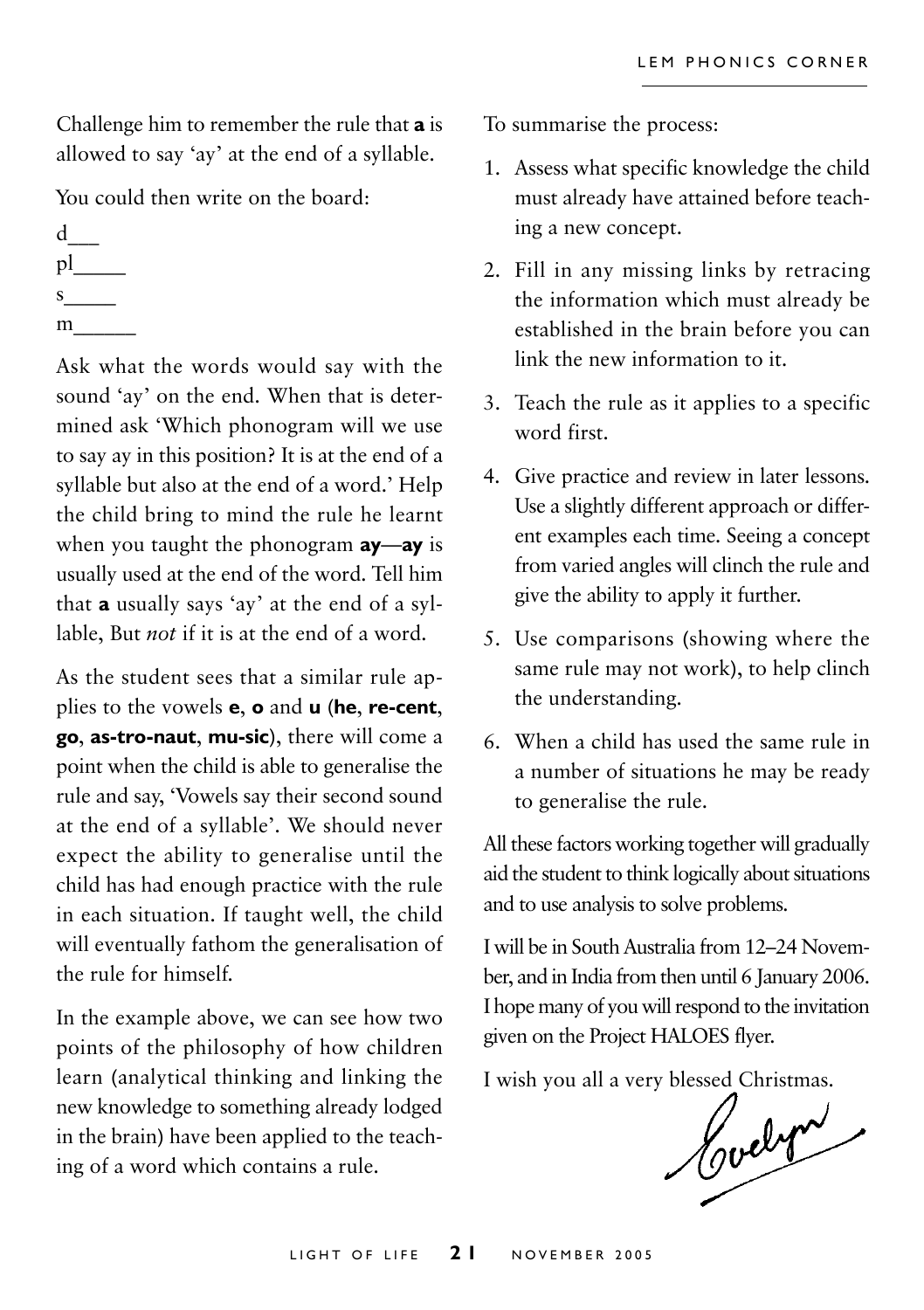### **FVENT CALENDAR** COMING EVENTS SEMINARS PROGRAMMES UPDATES

**Note the number of the seminar you are interested in and tick the corresponding box on the registration form inside the back cover**



**Christian Home Education** Seminar and Show

### **2006 Programme**

- 9:00 **Registration**
- 9:30 **Keynote Address**
- 10:30 **Morning Break**
- 11:00 **Elective sessions**
- 12:00 **Lunch**
	- 2:00 **Session Two**
	- 3:00 **Session Three**
	- 4:00 **Book Browse and Buy**
	- 5:00 **Close**

Children are welcome at all CHESS seminars, but they must be quiet and accountable to their parents at all times.

This programme is subject to change.

Details and registration forms for all seminars are available as PDF downloads on our website at **www.lem.com.au**. Just click 'CHESS' in the 'Quick Links' box on our homepage.

If you are interested in holding a CHESS seminar in your area please contact the LEM office on (02) 6259 3944.

### **CHESS Seminars**

**01** Geelong, Vic

| Date    | Tuesday 2 May                    |
|---------|----------------------------------|
| Venue   | Belmont-Highton Baptist          |
|         | Church, 43 Mt Pleasant Rd,       |
|         | Belmont                          |
| Cost    | Single/Family: \$25/\$40         |
|         | Earlybird (by 11 Apr): \$15/\$25 |
| Send to | Jane Stewart-McDougall           |
|         | PO Box 2070                      |
|         | Grovedale Vic 3216               |
| Phone   | (03) 5241 5154                   |
|         | 02 MT GAMBIER, SA                |
| Date    | Wednesday 3 May                  |
| Venue   | Mt Gambier Christian Centre      |
|         | 15-27 Stafford St                |
| Cost    | Single/Family: \$25/\$40         |
|         | Earlybird (by 12 Apr): \$15/\$25 |
| Send to | Kylie Mullen                     |
|         | 15 Bellevale Crt                 |
|         | Mt Gambier SA 5290               |
| Phone   | (08) 8725 9983                   |

#### **03** Adelaide, sa

| Date    | Saturday 6 May                   |
|---------|----------------------------------|
| Venue   | Sunrise Christian School         |
|         | 95 Wattle St, Fullarton          |
| Cost    | Single/Family: \$25/\$40         |
|         | Earlybird (by 15 Apr): \$15/\$25 |
| Send to | Michael and Sue Whitrow          |
|         | PO Box 123, Belair SA 5052       |
| Phone   | $(08)$ 8278 7300                 |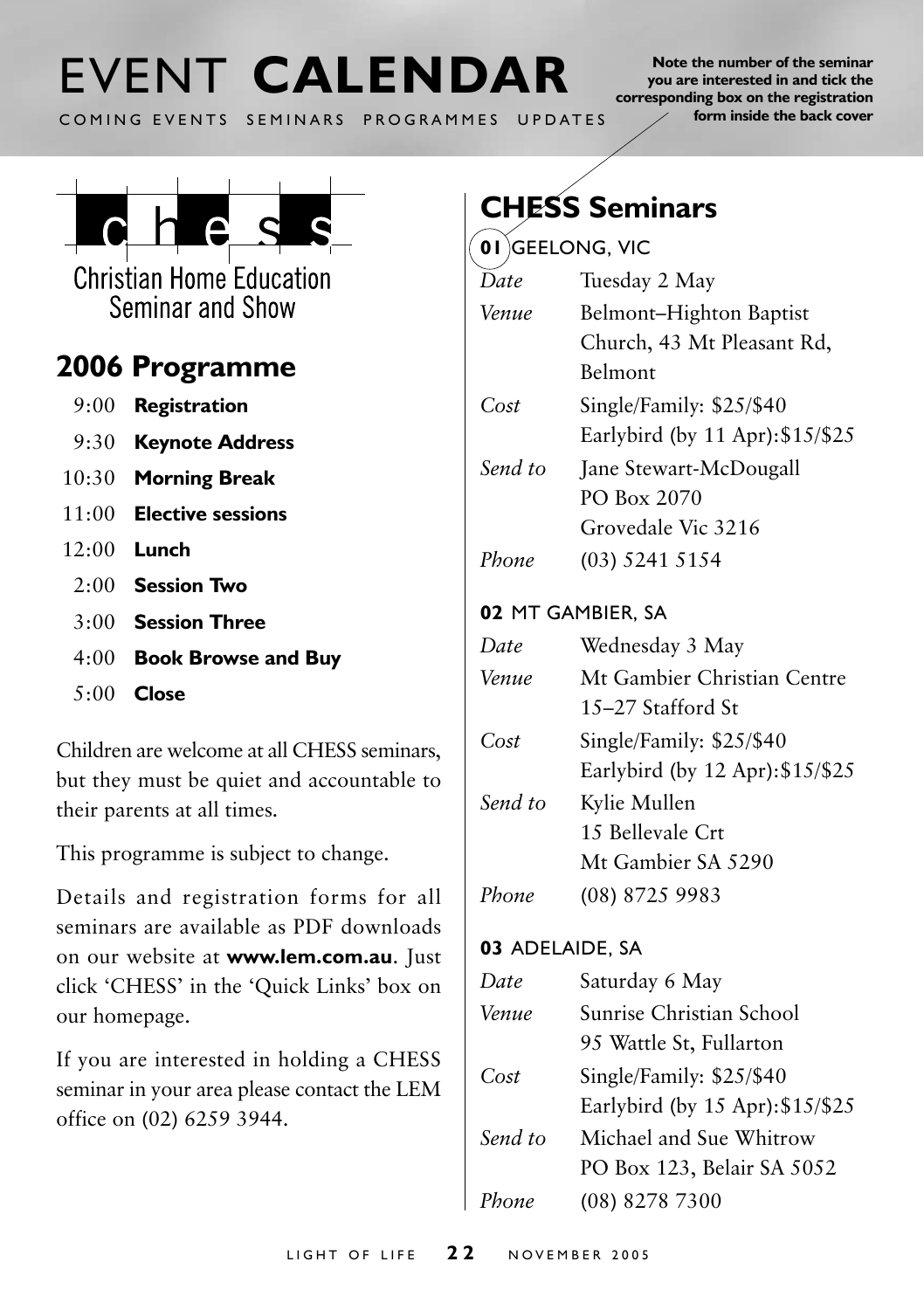#### **04** Melbourne, Vic

| Date    | Monday 12 June                   |
|---------|----------------------------------|
| Venue   | <b>TBA</b>                       |
| Cost    | Single/Family: \$25/\$40         |
|         | Earlybird (by 22 May): \$15/\$25 |
| Send to | Kingsley Educational Pty Ltd     |
|         | <b>PO Box 310</b>                |
|         | Mt Waverley MDC Vic 3149         |
| Phone   | $(03)$ 9544 8792                 |
| Email   | enquiries@kepl.com.au            |
|         |                                  |

#### **05** hobart, tas

| Date    | Saturday 17 June                 |
|---------|----------------------------------|
| Venue   | Salvation Army Hall              |
|         | Blackmans Bay (TBC)              |
| Cost    | Single/Family: \$25/\$40         |
|         | Earlybird (by 27 May): \$15/\$25 |
| Send to | Lorraine Ward                    |
|         | 7 Jessica Ct, Howden Tas 7054    |
| Phone   | $(03)$ 6267 2359                 |

#### **06** Sydney, NSW

| Date    | Saturday 12 August                |
|---------|-----------------------------------|
| Venue   | Condell Park Christian School     |
|         | 29 Lancelot St (TBC)              |
| Cost    | Single/Family: \$25/\$40          |
|         | Earlybird (by 29 July): \$15/\$25 |
| Send to | Leanne Glen                       |
|         | 6 Blackwattle Grove               |
|         | Narellan Vale NSW 2567            |

*Enquiries* LEM, (02) 6259 3944

#### **07** Perth, WA

| Date  | Saturday 9 September             |
|-------|----------------------------------|
| Venue | Presbyterian Church              |
|       | 32 Bull Creek Dr, Bull Creek     |
| Cost  | Single/Family: \$25/\$40         |
|       | Earlybird (by 19 Aug): \$15/\$25 |

| Send to | Rod and Leanne Ellis |
|---------|----------------------|
|         | 246 Duckpond Rd      |
|         | Wellard WA 6170      |
| Phone   | (08) 9524 2505       |

#### **08** Brisbane, QLD

| Date    | Saturday 7 October               |
|---------|----------------------------------|
| Venue   | <b>TBA</b>                       |
| Cost    | Single/Family: \$25/\$40         |
|         | Earlybird (by 16 Sep): \$15/\$25 |
| Send to | <b>TRA</b>                       |

#### **09** Townsville, Qld

| Date    | Tuesday 10 October               |
|---------|----------------------------------|
| Venue   | John Calvin Presbyterian         |
|         | Church, Carthew St, Kirwan       |
| Cost    | Single/Family: \$25/\$40         |
|         | Earlybird (by 19 Sep): \$15/\$25 |
| Send to | Phil Peachey                     |
|         | PO Box 1570                      |
|         | Thuringowa Central Qld 4817      |
| Phone   | $(07)$ 4750 3423                 |
|         |                                  |

### **CHESS Book Displays**

Book displays provide an opportunity for 'hands on' browsing of LEM's books and resources. Unfortunately Kingsley Educational will not be attending the book displays.

Registration is not required.

#### Mildura, Vic

| Date  | Monday 9 May, 1–5 pm               |
|-------|------------------------------------|
| Venue | Living Waters Com. Church          |
| Cost  | Free                               |
|       | Enquiries Richard and Dale Vaughan |
| Phone | (03) 5022 8319 or 0402 052 335     |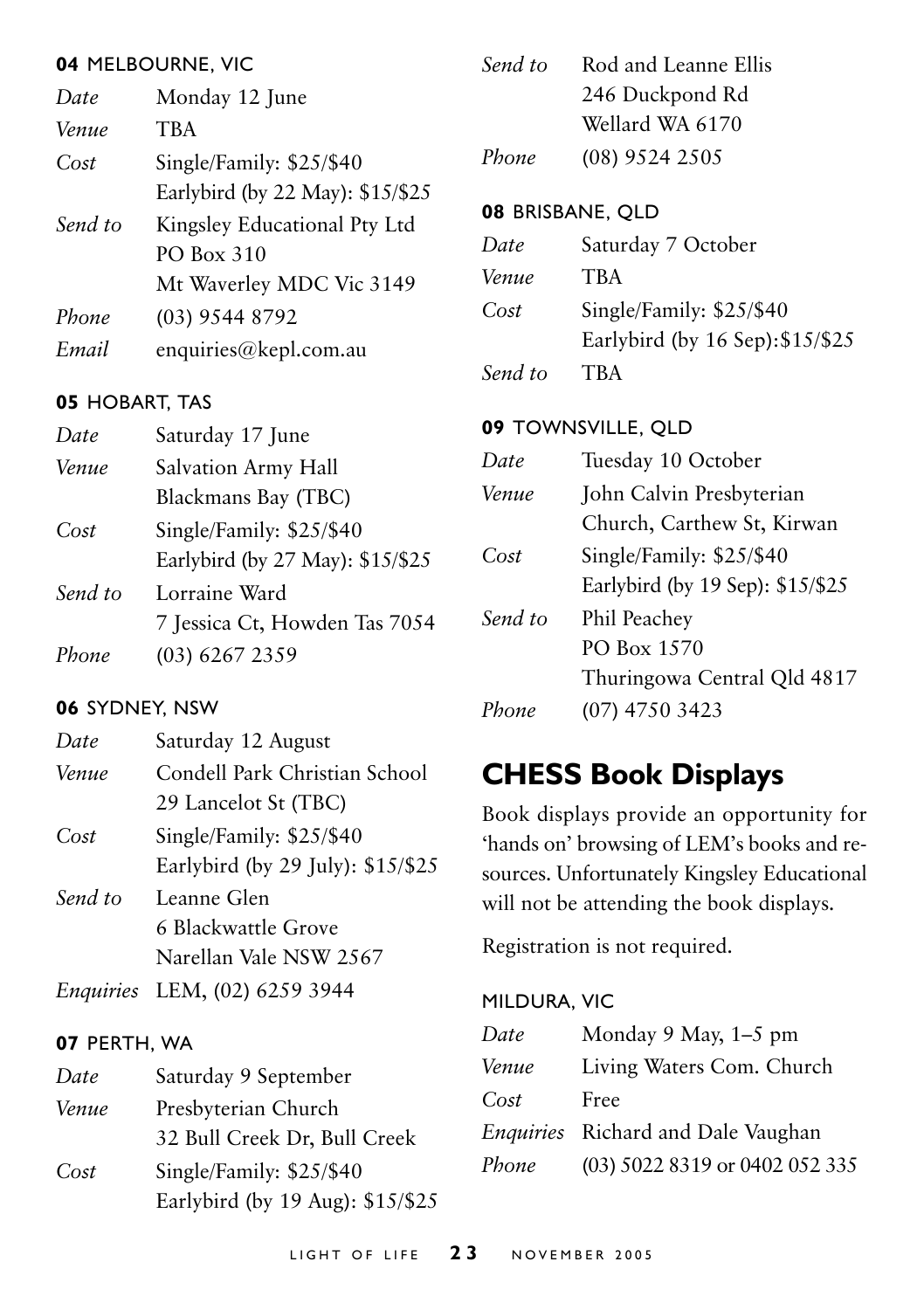**EVENT CALENDAR** Note the number of the seminar you are interested in and tick the **callendar** cover



The **LEM Phonics Introductory Seminar** is designed to equip teachers and parents to effectively teach the LEM Phonics programme to their children. Successful participants will be awarded with a Level 1 (Introductory) Certificate in LEM Phonics.

#### **10** ADELAIDE, SA

*Instructor* Chris Joy

| Dates   | Tue 17 - Fri 20 Jan 2006        |
|---------|---------------------------------|
| Venue   | Sunrise Christian School,       |
|         | 288 Sturt Rd, Marion            |
| Cost    | \$360 per person including the  |
|         | LEM Phonics Manual, Word        |
|         | <i>List K</i> , and stationery. |
|         | Deposit of \$50 per person      |
|         | required with registration.     |
| Note    | Learning the 75 Phonograms      |
|         | before the seminar will enable  |
|         | attendees to gain maximum       |
|         | benefit.                        |
| Send to | Chris Joy                       |
|         | RMD 635                         |
|         | Victor Harbor SA 5211           |
| Phone   | $(08)$ 8552 3755                |

#### **11** Canberra, ACT

|         | Instructor Evelyn Garrard         |
|---------|-----------------------------------|
| Dates   | Mon 23 - Thur 26 Jan 2006         |
| Venue   | St Pauls Anglican Church          |
|         | Cnr Crofts Cr and Baddeley St     |
|         | Spence ACT                        |
| Cost    | \$350 per person including the    |
|         | LEM Phonics Manual, Word          |
|         | List K, and phonogram cards       |
|         | Non-refundable deposit of \$50 pp |
|         | required with registration.       |
| Note    | An LEM Phonics Manual and         |
|         | CD will be posted upon receipt    |
|         | of deposit for pre-learning of    |
|         | the 75 Phonograms.                |
| Send to | LEM, 200 Florey Drive             |
|         | Charnwood ACT 2615                |
| Phone   | (02) 6259 3944                    |
|         | 12 NEWCASTLE, NSW                 |
|         | Instructor Margaret Pond          |
| Dates   | Mon 23 Jan, Tue 24 Jan, Wed       |
|         | 25 Jan, Fri 27 Jan 2006           |
| Venue   | <b>Belmont Christian College</b>  |
|         | John Fisher Road,                 |
|         | <b>Belmont North</b>              |
| Cost    | \$360 per person including the    |
|         | LEM Phonics Manual, Word          |
|         | List K and stationery. Deposit    |
|         | of \$100 per person required      |
|         | with registration.                |
| Send to | Margaret Pond                     |
|         | 3 Daniel Ave                      |
|         | Aberglasslyn NSW 2320             |
|         |                                   |